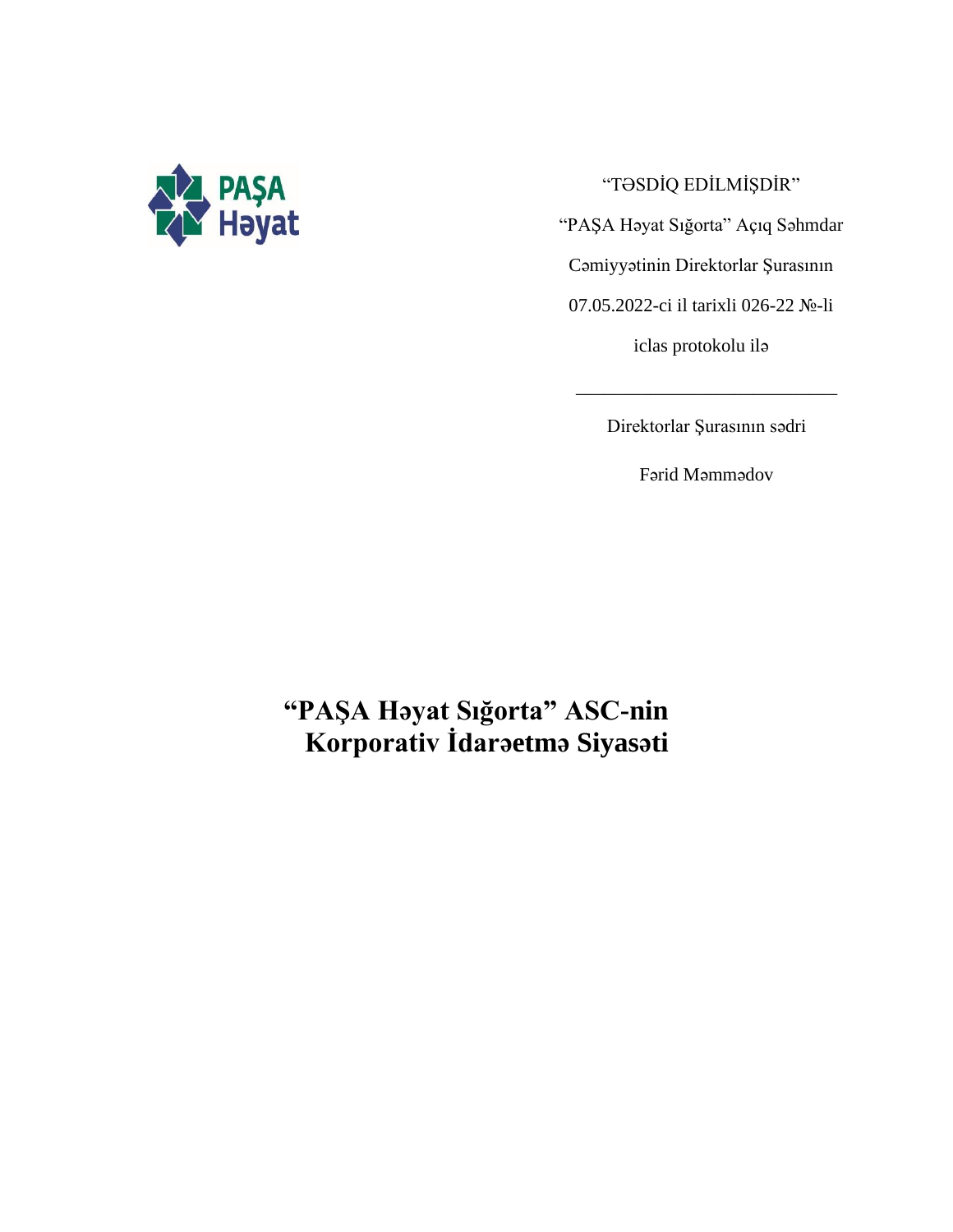# **CORPORATE GOVERNANCE POLICY**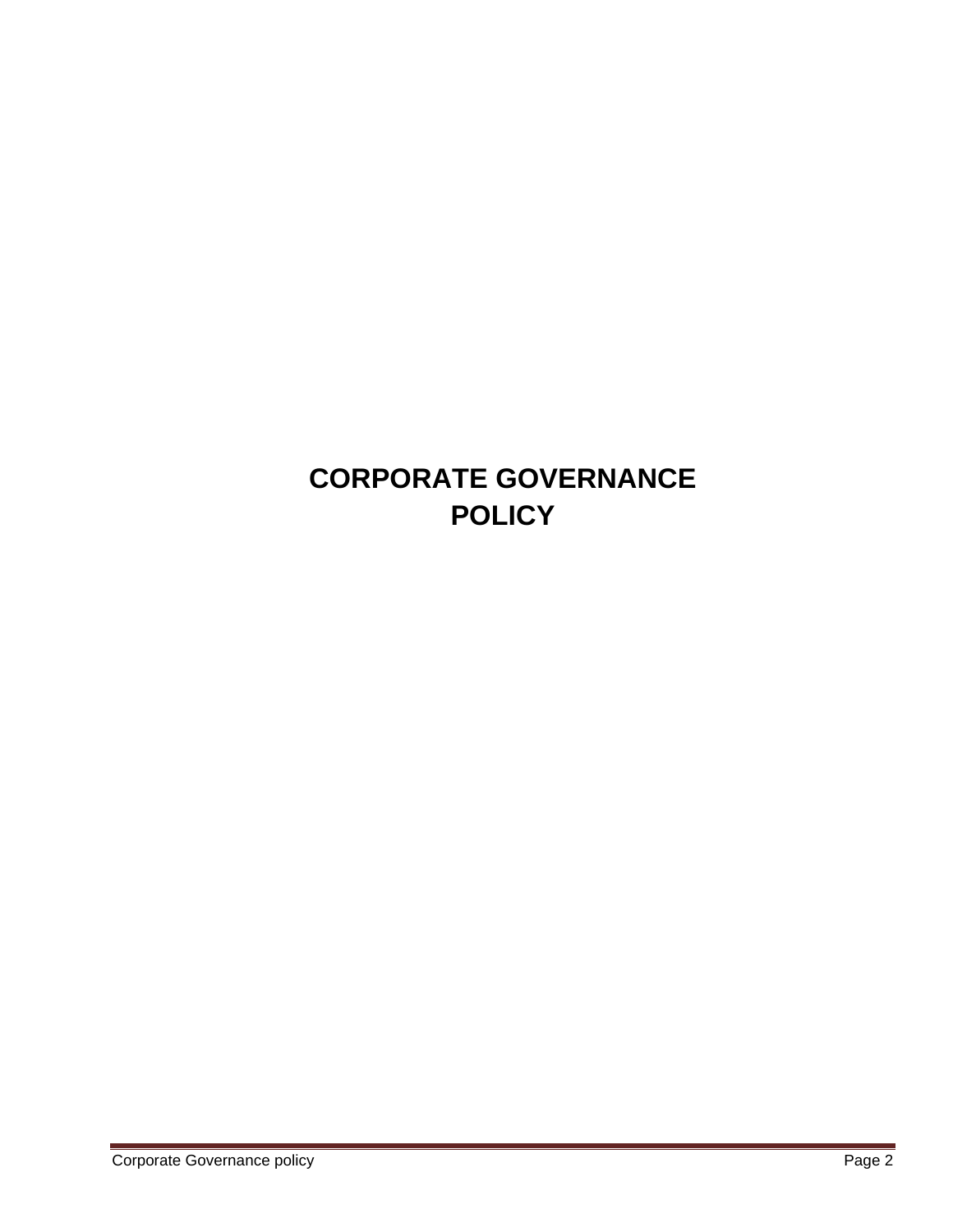# **Table of Contents**

| 7.1.1. Roles and Responsibilities of the Nomination and Remuneration Committee 18 |  |
|-----------------------------------------------------------------------------------|--|
|                                                                                   |  |
|                                                                                   |  |
|                                                                                   |  |
| 7.1.5. Relationship between the Committee and the Supervisory Board20             |  |
|                                                                                   |  |
|                                                                                   |  |
|                                                                                   |  |
|                                                                                   |  |
| 7.2.5. Relationship between the Committee and the Supervisory Board20             |  |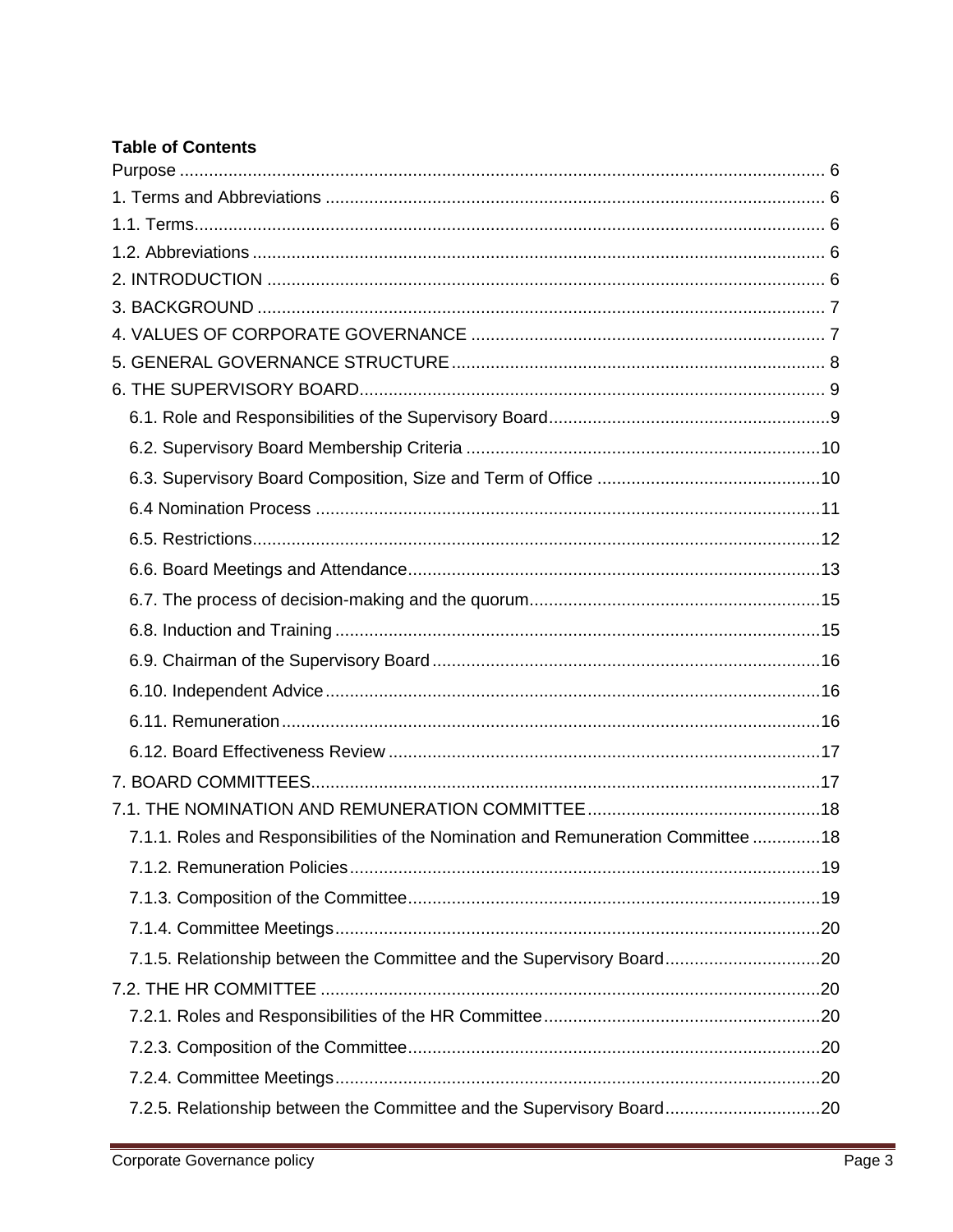| 7.3.4. Relationship between the committee and the Supervisory Board21     |  |
|---------------------------------------------------------------------------|--|
|                                                                           |  |
|                                                                           |  |
|                                                                           |  |
|                                                                           |  |
| 7.4.4. Relationship between the committee and the Supervisory Board22     |  |
|                                                                           |  |
|                                                                           |  |
|                                                                           |  |
|                                                                           |  |
|                                                                           |  |
| 8.5. Relationship between the Committee and the Supervisory Board23       |  |
|                                                                           |  |
|                                                                           |  |
|                                                                           |  |
|                                                                           |  |
|                                                                           |  |
|                                                                           |  |
|                                                                           |  |
|                                                                           |  |
|                                                                           |  |
|                                                                           |  |
|                                                                           |  |
|                                                                           |  |
| 11.1. Independence of the Corporate Secretary: appointment and removal 31 |  |
|                                                                           |  |
|                                                                           |  |
|                                                                           |  |
|                                                                           |  |
|                                                                           |  |
|                                                                           |  |
|                                                                           |  |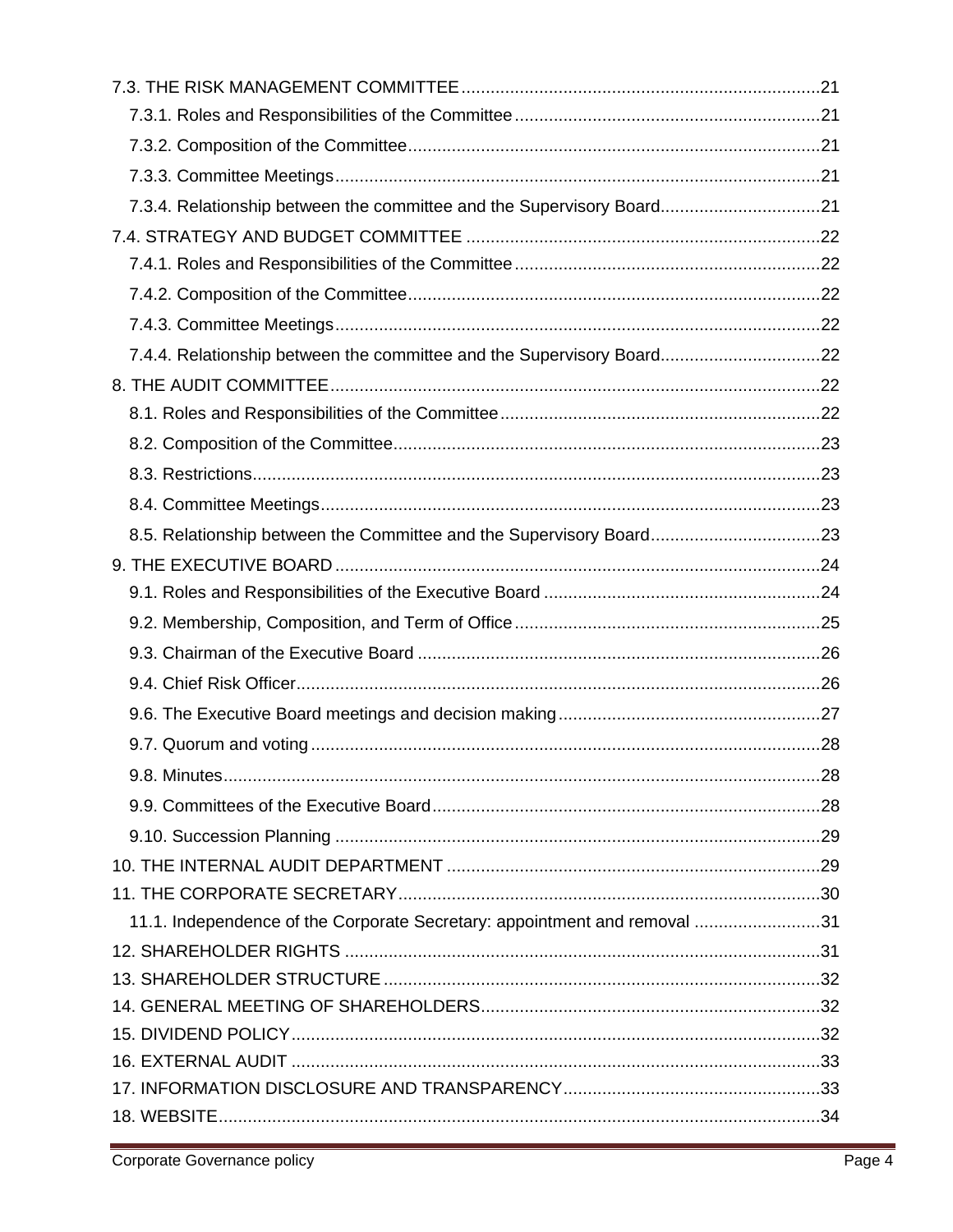<span id="page-4-0"></span>

| 19. INTERNAL NOTIFICATION SYSTEM AND COMMUNICATION LINE 34 |  |
|------------------------------------------------------------|--|
|                                                            |  |
|                                                            |  |
|                                                            |  |
|                                                            |  |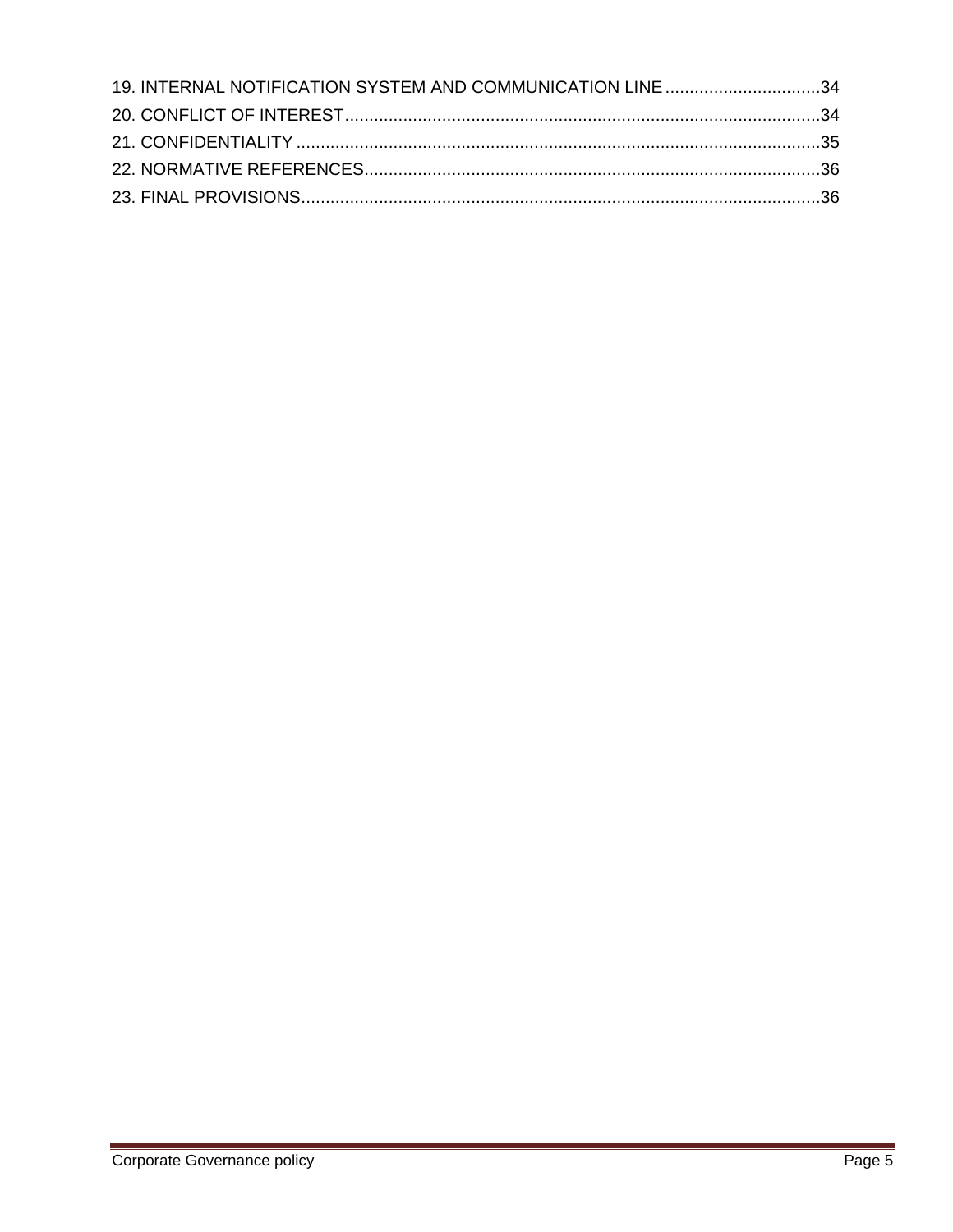# **Purpose**

The purpose of the Corporate Governance Policy (hereinafter the "Policy") is to provide guidance to the governing bodies and relevant employees of "PASHA Life Insurance" OJSC (hereinafter the "Company", "we" and "us") and is intended to communicate general concepts, principles, directions, and requirements for implementing the best corporate governance practices in the Company.

# <span id="page-5-0"></span>**1. Terms and Abbreviations**

## <span id="page-5-1"></span>1.1. Terms

The following terms are used in the Policy:

**Executive Director** - a member of the Executive Board (EB) who has executive responsibilities in the management structure;

**Governing Bodies** – for the purposes of this Policy, the Supervisory Board (SB) (or Board of Directors – can be used interchangeably), relevant committees of the Supervisory Board (or Board of Directors) and the Executive Board;

**Non-Executive Director (NED)** - a member of the Supervisory Board without executive responsibilities in the Company, a director who is not involved in day-to-day activities of the Company;

**Administrator** – for the purposes of this Policy, a member of the Governing Bodies;

**Stakeholder** - a person, group, or organization that has interest or concern in an organization. Some examples of key stakeholders are shareholders, directors, employees, customers, creditors, government (and its agencies), suppliers, and the community from which the business draws its resources;

**Two Tier Board** - board structure in which responsibilities are divided between a supervisory board of non-executive directors led by the chairman and a board of executive directors led by the CEO.

#### <span id="page-5-2"></span>1.2. Abbreviations

The following abbreviations are used in the Policy:

**CEO** - Chief Executive Officer or a chairman of the Executive Board;

**CRO** - Chief Risk Officer or a member of the Executive Board acting as CRO;

**CFO** - Chief Financial Officer or a member of the Executive Board acting as CFO;

**GMS** - General Meeting of Shareholders;

1.3. Any terms used in this Policy, but whose meanings are not reflected in this clause, shall be used in their meanings in accordance with first applicable legislation, then definitive dictionary.

# <span id="page-5-3"></span>**2. INTRODUCTION**

The purpose of the Corporate Governance Policy is to define basic corporate governance principles for "PASHA Life Insurance" OJSC and provide guidance to the Company's governing bodies with respect to raising and maintaining standards and best corporate governance practices in the Company.

By adopting and complying with the Policy, the Company confirms its desire to demonstrably lead and promote good corporate governance. In order to foster the confidence of its stakeholders, the Policy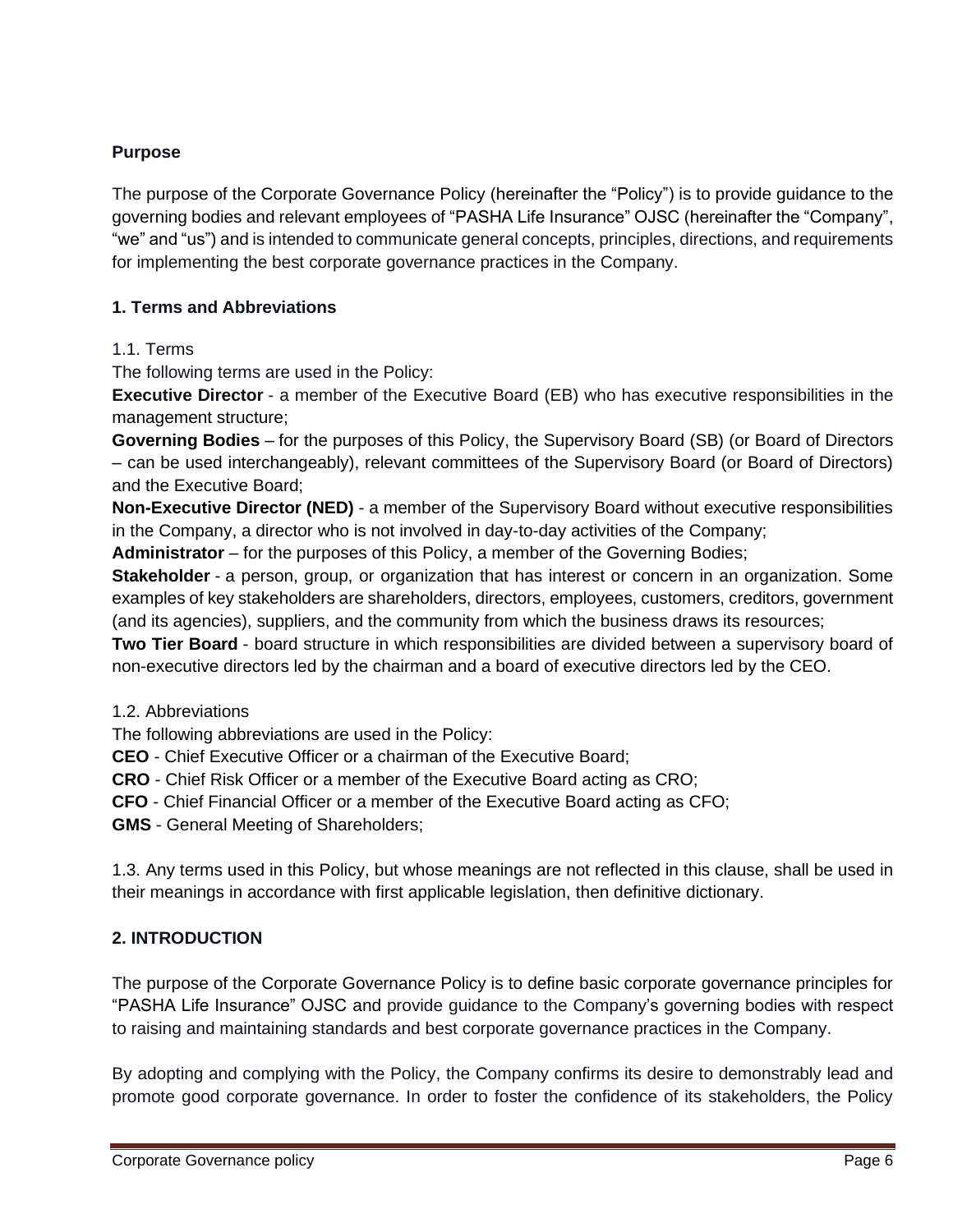goes beyond the established legal and regulatory framework and embraces both nationally and internationally recognized corporate governance principles and practices.

The Company defines corporate governance as a set of structures and processes for the direction and supervision of the Company, which involves a set of relationships between the Company's shareholders, the Supervisory Board, and the Executive Board with the purpose of creating long-term shareholder value. It views corporate governance as a mean to improve operational efficiency, attract financing at a lower cost, and build a better reputation. It also views a sound system of corporate governance as an important contribution to the applicable laws and an important determinant of the role of the Company in a modern economy and society.

The Company demonstrates its commitment to the best corporate governance standards by developing and furthering:

- Responsible, accountable, and value-based management;
- Effective oversight and executive bodies that act in the best interests of the Company, seek to enhance shareholder value in a sustainable manner; and
- Appropriate information disclosure and transparency, as well as an effective system of risk management and internal control.

The Policy is reviewed on a 3-year basis in the context of changing regulation, emerging best practices and after approval of new strategy with a view to enhancing the Company's governance.

The Policy is classified as public and published on the Company's website.

# <span id="page-6-0"></span>**3. BACKGROUND**

"PASHA Life Insurance" OJSC is a subsidiary of PASHA Holding - a diversified investment group with interests in banking, insurance, property development, construction, tourism, and other sectors, operating in Azerbaijan, Georgia, and Turkey.

# **Vision**

Inspired by life-changing innovations, we strive to improve our work and ensure financial security for our customers and other stakeholders. One of our goals that really motivates us is to be one of the inspiring companies in the CIS.

# **Mission**

We offer easily accessible life insurance and investment products to ensure the financial well-being and comfort of our customers. We encourage our employees to live our values in everything they do.

# <span id="page-6-1"></span>**4. VALUES OF CORPORATE GOVERNANCE**

The Company honors and recognizes all the general values for good corporate governance:

• **Integrity**: At the core of our business stands the unshakeable commitment to integrity. For us, it means doing what is right. Every time. All the time. Even when no one sees you. At the very basic level, it is about respecting the laws and regulations of the country we operate in. It is about upholding our company's code of conduct even in the face of challenges. It means never sacrificing company interests for personal gains. It means being honest with ourselves, our colleagues, clients and partners and earning their trust.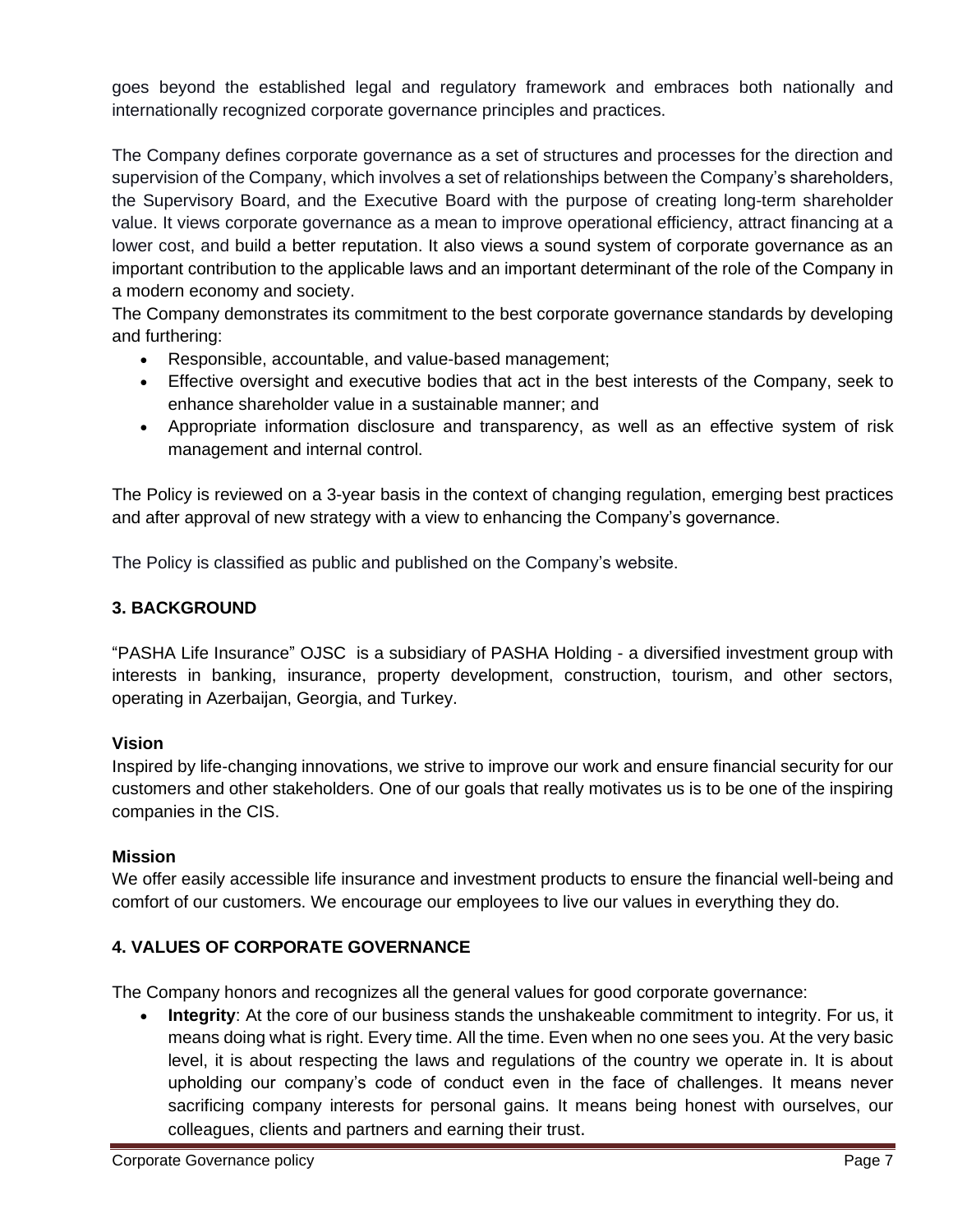- **Profitability:** We generate profits for the benefit of our shareholders and the society at large. In fact, it is today's profit that lays the foundation of the sustainable business and serves for maintaining the competitive edge. Our staff understand that value comes not only in every manat earned but also every manat saved. However, in the pursuit of short-term business goals we never lose sight of our long-term aspiration – to create and maintain a sustainable global business. And this aspiration drives every strategic decision we make.
- **Entrepreneurship**: The world around is constantly changing, so we often have to operate in ambiguity. We seek new opportunities and are ready to take bold steps – do things and go places others don't dare to. We don't fear challenges but view them as opportunities to grow. We are unafraid to take a personal responsibility for going an extra mile or doing something new. Our staff treat the company with care, passion, prudence – just like they would treat their own business.
- **Quality:** The outside world will always judge us by the quality of the product or service we deliver. And the quality of our work is directly proportional to the dedication and professionalism of our staff. There is no way around it. That is why we always follow the standards we set. That is why we deliver what we promise - day in, day out – carefully balancing quality with efficiency for optimal results. That is why we try new things and strive to learn and improve - as individuals and as an organization.
- **Collaboration:** When we work as one team across departments, business units, and countries we produce phenomenal results. When we collaborate with clients, partners and suppliers we far exceed market expectations. The impact of these synergies far surpasses that of any individual contribution. Collaboration creates a sound working environment and leads to higher efficiency. It accelerates problem-solving and enables innovation. It nurtures trust and respect

The members of the Supervisory Board, the Executive Board, and every employee of the Company act in accordance with all applicable laws and regulations and comply with ethical standards of business conduct as defined by the Company's Code of Ethics.

# <span id="page-7-0"></span>**5. GENERAL GOVERNANCE STRUCTURE**

The Company has a two-tier corporate governance structure, which means that there is a Supervisory Board composed solely of non-executive directors and an Executive Board composed solely of executive directors of the Company.

The Supervisory Board and the Executive Board hold primary responsibility for implementing and maintaining effective corporate governance within the Company. They are responsible for the Company to have a well-defined organizational structure, which ensures allocation of responsibilities, effective identification of risks, management, monitoring and reporting procedures and practices, adequate internal control mechanisms, including robust administrative and accounting procedures, effective IT systems and controls for risk management, remuneration policies and procedures.

The Supervisory Board is responsible for general oversight of the Company and of the Executive Board, ensuring that the Supervisory Board members receive adequate and sufficient information from Executive Board, including explanations and confirmation that Executive Board activities are in full compliance with the strategies, risk appetite, and Company's internal control mechanisms.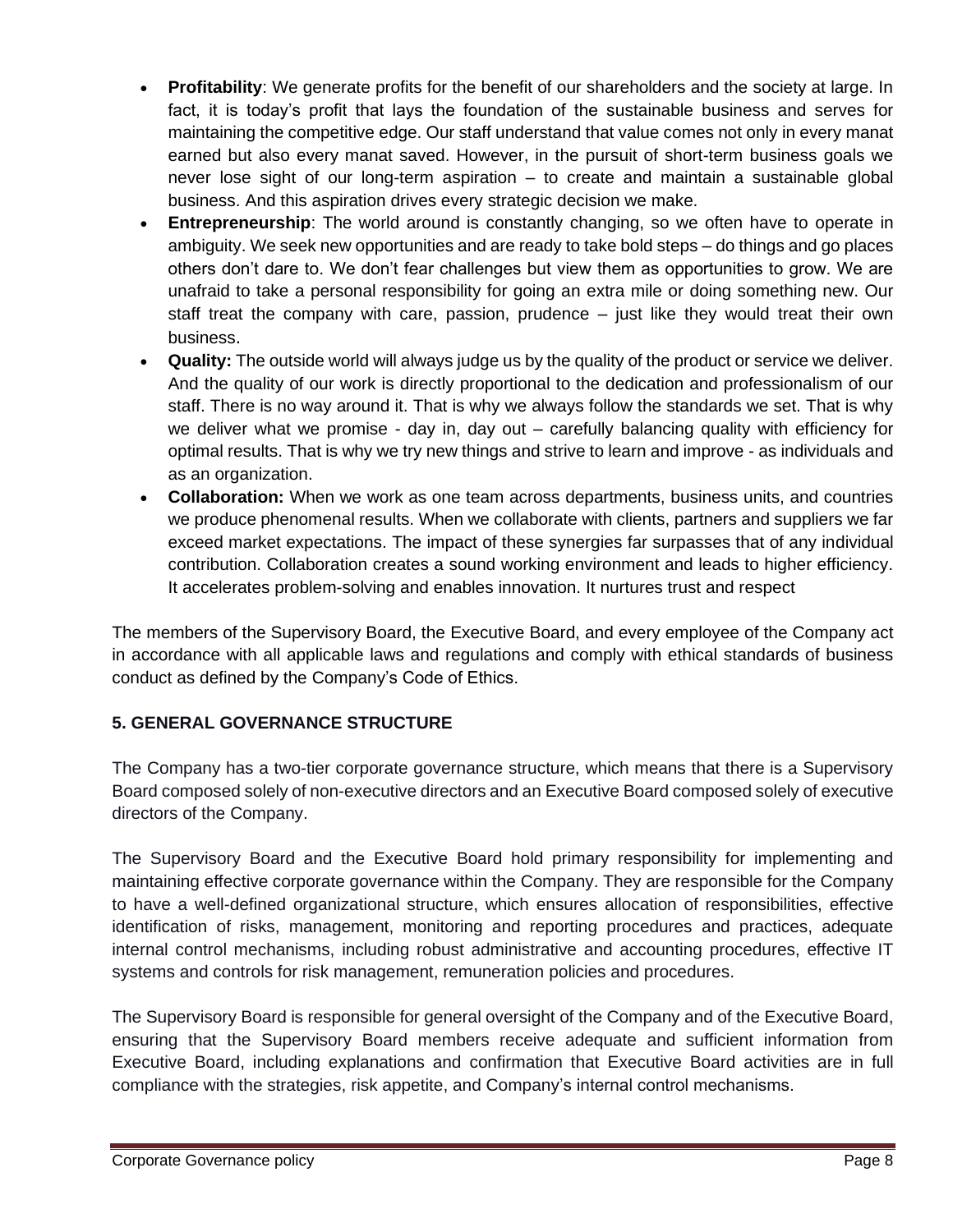The Supervisory Board members are appointed and dismissed from office by General Meeting of Shareholders. The Supervisory Board is led by the Chairman. It advises the Executive Board and must be involved in decision-making on all fundamental matters affecting the Company.

The Executive Board is responsible for managing the Company. It is led by the Chairman of the Executive Board, who is the CEO. Its members are appointed and dismissed from office by the Supervisory Board.

The Supervisory Board, consisting entirely of non-executive directors (the "NEDs") includes:

- The representative of shareholders;
- Independent director/s/; and
- Any other person (s) matching the legal requirements for membership.

The Executive Board at all times consists of at least three executive directors.

The Company, at the time of approval of the Policy, has the following governing bodies:

- General Meeting of Shareholders;
- Supervisory Board;
- Supervisory Board Committees;
- Audit Committee
- Executive Board;
- Executive Board Committees;

Control functions of the Company are following: Internal Audit; Risk Management; Compliance; Corporate Secretary.

The Supervisory Board shall ensure that the internal control functions are properly positioned and supported and that they carry out their responsibilities independently, objectively, and effectively.

# <span id="page-8-0"></span>**6. THE SUPERVISORY BOARD**

# <span id="page-8-1"></span>**6.1. Role and Responsibilities of the Supervisory Board**

The Supervisory Board is the key decision-making body of the Company, responsible to shareholders for creating and delivering sustainable shareholder value by providing entrepreneurial leadership and direction to the Company. The Supervisory Board approves the Company's values, vision, mission, and ensures that the Company is managed in full compliance with the principles of fairness, competence, professionalism, and business ethics. The Supervisory Board is responsible to develop the organizational and governance structure in a way that eliminates potential conflicts of interest and ensures that no individual or group of individuals have unlimited decision-making powers. The Supervisory Board approves the Code of Ethics and continuously assesses the role of the Executive Board in establishing and fostering an ethical environment and culture. The Supervisory Board determines the strategic objectives and monitors their execution, together with CEO and Risk Management Committee and other members of the Executive Board defines the Company's risk appetite, monitors the activities of the Executive Board, ensures that members of the Supervisory Board receive sufficient information, including assurances from the Executive Board that the Company's activities are fully in line with the Company's strategy and risk appetite statement, ensures the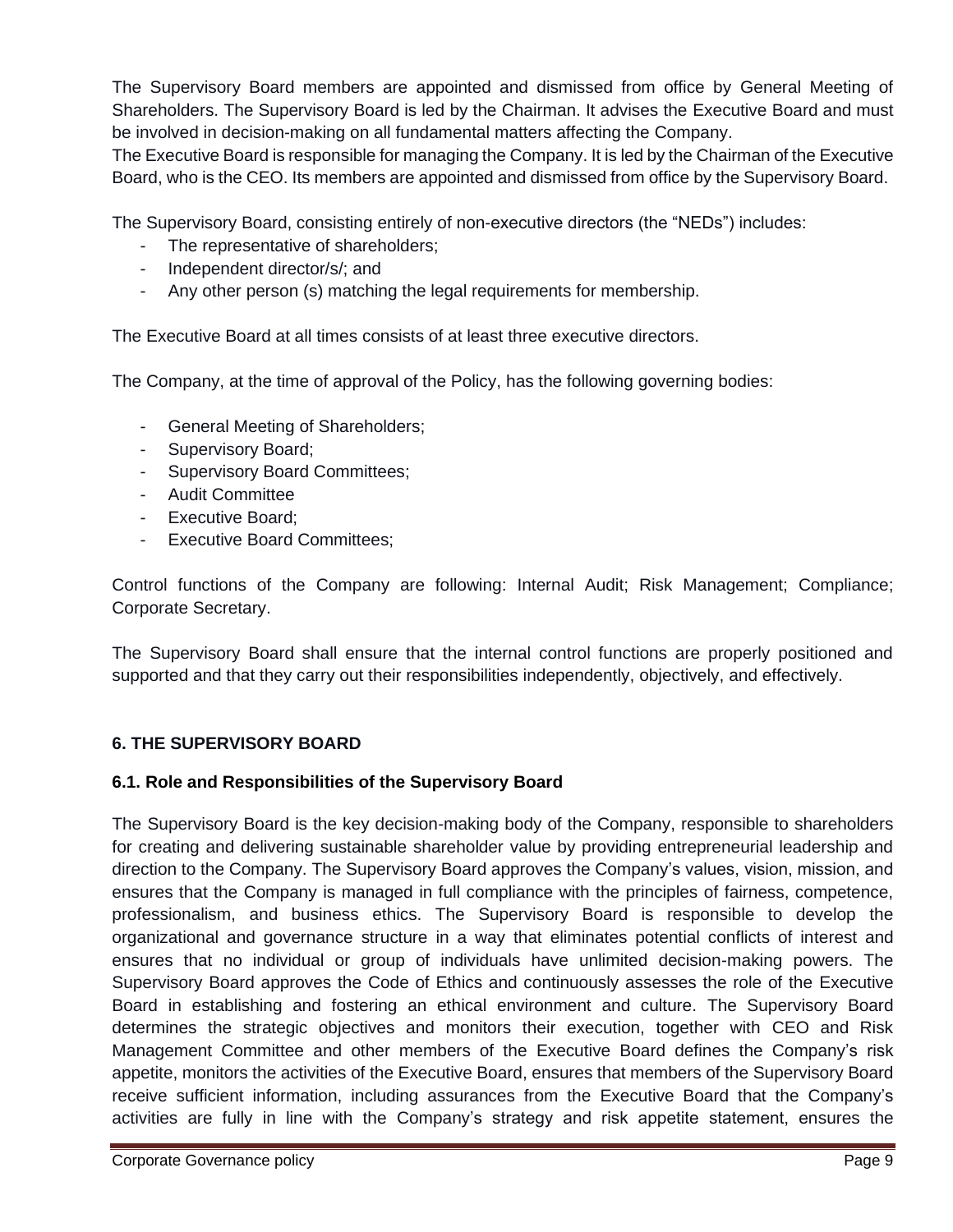effectiveness and independence of control functions, implementation, and maintenance of effective management processes that involve the development of relevant strategies and procedures concerning the maintenance of business continuity in the Company. The Supervisory Board monitors transactions with the related parties and for this purpose ensures the existence of appropriate policies and procedures in the Company. The Supervisory Board assesses non-financial, including environmental and social risks along with financial risks.

The Supervisory Board provides overall strategic direction within a framework of rewards, incentives, and controls, demonstrates ethical leadership, and promotes the collective vision of the Company's purpose, values, culture, and behaviors. Members of the Supervisory Board act in a way they consider, in a good faith, will promote the success of the Company for the benefit of the shareholders as a whole and, in doing so, have regard for other stakeholders as well.

The Supervisory Board has a duty to act in accordance with its powers, the Company's Charter and the Supervisory Board's Regulation, and only exercise powers for the purposes for which they are conferred.

The Company's Supervisory Board as a whole or its individual members can delegate their duties and responsibilities to others if not prohibited by under respective legislation. This restriction does not apply in cases when the Supervisory Board delegates its duties and responsibilities to the Supervisory Board committees and when such delegation is permissible or not prohibited under respective legislation.

# <span id="page-9-0"></span>**6.2. Supervisory Board Membership Criteria**

The Supervisory Board seeks members with extensive experience and expertise and a reputation for integrity. Members of the Supervisory Board should have experience in positions with a high degree of responsibility, be leaders in the companies or institutions with which they are affiliated, and be selected based upon contributions they can make to the Supervisory Board and their ability to represent the interests of shareholders. The Supervisory Board will also take into account the diversity of a candidate's perspectives, background, and other demographics.

The Supervisory Board membership criteria and appointment process is regulated by the requirements of insurance legislation.

# <span id="page-9-1"></span>**6.3. Supervisory Board Composition, Size and Term of Office**

The Supervisory Board composition (competencies, skills, and appropriate mix) is adequate for oversight duties and the development of the Company's direction and strategy. Each individual member of the Supervisory Board has the experience, knowledge, qualifications, expertise, and integrity necessary to effectively discharge their duties and enhance the Supervisory Board's ability to serve the long-term interests of the Company and its shareholders.

The Company's Supervisory Board shall be composed of at least three Supervisory Board members/nonexecutive directors provided that the number of the members shall be odd at all times. The current size of the Supervisory Board may be revised from time to time to reflect the changing needs of the business.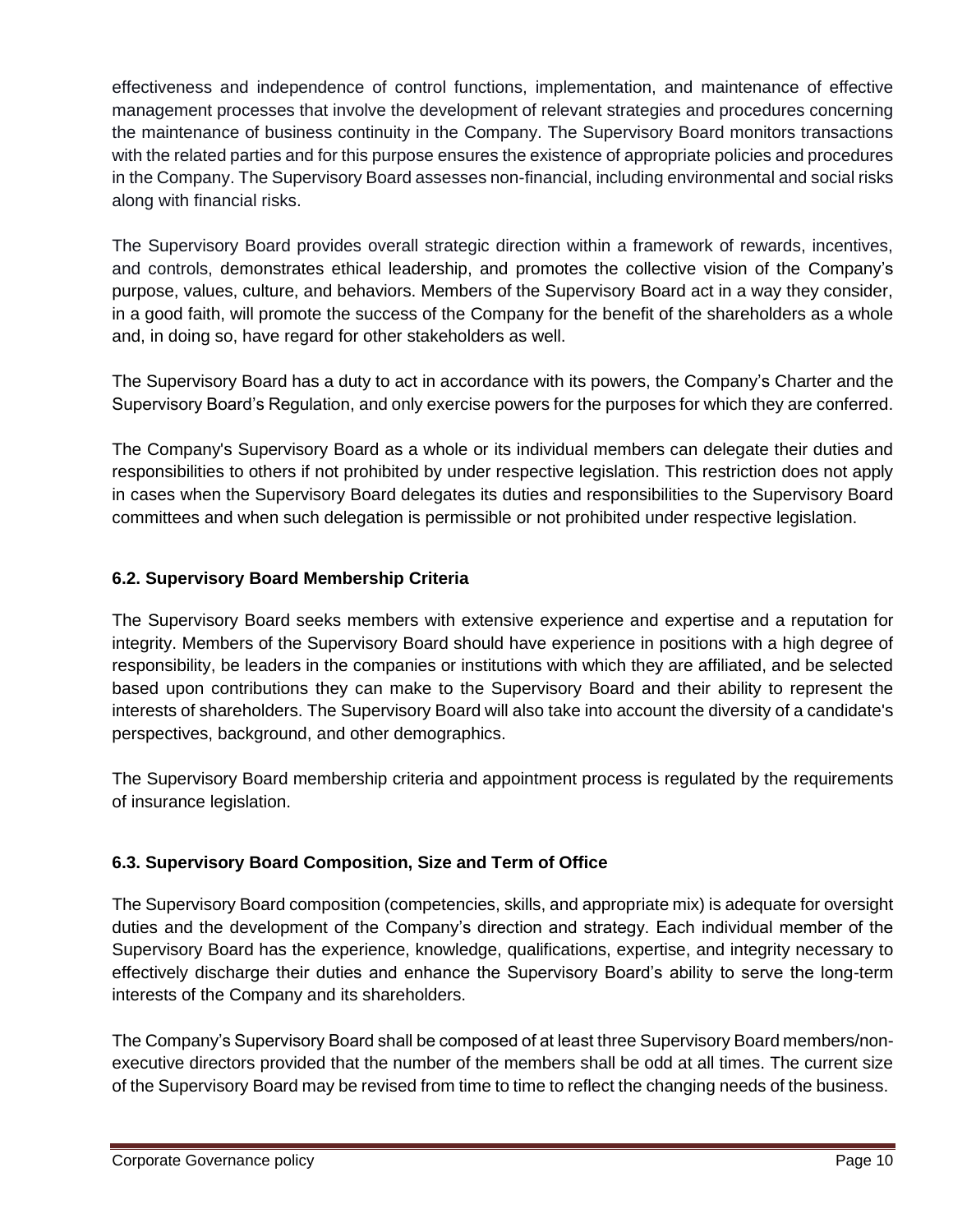Members of the Supervisory Board are appointed by the General Meeting of Shareholders with a maximum term of three years. The authority of the Members of the Supervisory Board shall be extended until the next General Meeting. Any member whose term of office ends can be reelected. Early termination of the authority of the Supervisory Board Member shall be made based on a decision taken solely by the General Meeting of Shareholders.

Replacement of the Supervisory Board members shall take place in different periods according to the rotation plan to avoid a simultaneous replacement of the members of the Supervisory Board.

## <span id="page-10-0"></span>**6.4 Nomination Process**

The Supervisory Board is responsible to develop and present for approval to the General Meeting of Shareholders a formal, rigorous, and transparent procedure for the appointment of the Supervisory Board members. The procedure of identifying candidates for membership shall be transparent so that the shareholders can see what type of person the Company is looking for and why a particular individual has been appointed. The search for new members of the Supervisory Board is conducted by the Nomination and Remuneration Committee of the Supervisory Board. The Chairman of the Supervisory Board and members of the Nomination and Remuneration Committee interview each potential new member, who has typically been identified with the assistance of external search consultants, before their appointments are recommended to the General Meeting of Shareholders for approval. The Nomination and Remuneration Committee is responsible for considering succession planning for non-executive as well as executive directors, for conducting an annual review of succession planning and proposing changes to the process as necessary.

Factors considered by the Nomination and Remuneration Committee and the Supervisory Board in its review of potential candidates include:

- Prominence in business, institutions, or professions;
- Integrity, honesty, and the ability to generate public confidence;
- Demonstrated sound and independent business judgment;
- Financial literacy and experience with financial institutions;
- Risk management experience;
- The professional experience required to contribute to the Supervisory Board committees;
- The ability to devote sufficient time to the Supervisory Board and committee work;
- Residency in and familiarity with the geographic regions where the Company carries on business;
- The competencies and skills that the Supervisory Board considers each existing member to possess.

**Independence.** The Supervisory Board ascertains which member is to be deemed independent.

The Company may decide to appoint independent Supervisory Board members, if so he/she should meet below requirements:

Independent member means a member, when he/she or his/her close relatives (defined by insurance legislation):

Is not a close relative (defined by insurance legislation) of administrators of the Company or of Company's related parties;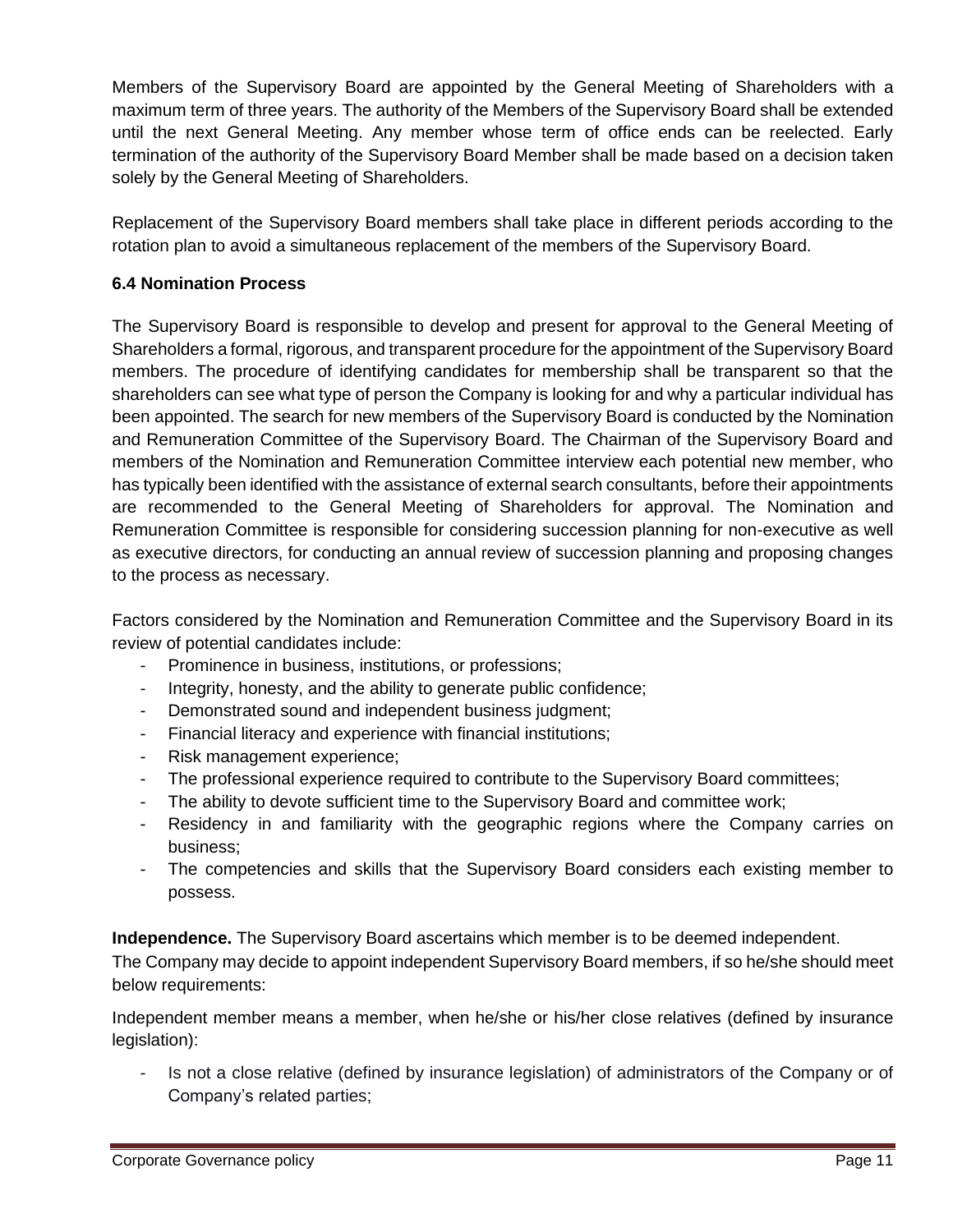- Is not a close relative (defined by insurance legislation) of the person(s), who directly or indirectly hold any shares of the Company or of the Company's related parties;
- Does not receive additional remuneration from the Company other than fixed fee for membership of the Supervisory Board and the Supervisory Board committees;
- During last two years, did not conduct business or did not have any other types of material business/commercial relationships with the administrators of the Company or the Company's related parties;
- During last two years, did not conduct business or did not have any other types of material business/commercial relationships with the person who directly or indirectly holds significant shares in the Company or in the Company's related parties;
- Does not have any kind of material liability (including financial one) towards the Company, the Company's administrators, the Company's significant shareholder or any other type of material / financial interest (including property, investment) in the Company or in the Company's related parties);
- During the past five years did not have professional or other kind of working relationship (including business services, etc.) with the Company and with the Company's related parties, with the administrators and significant shareholders (exception is the case when a person performs nonexecutive functions or occupies non-executive position);
- Has not been employed by the Company within the last five years other than as member of the Supervisory Board or Supervisory Board committees;
- Is not related to a non-profit organization that receives significant funding from the Company or from the Company's related parties;
- Is not, nor in the past five years has been, related to a present or former auditor of the Company or of a related party;
- Is not a member of the executive body of the Company or Company's related parties;
- Does not own any shares of the Company;
- Has not served on the Supervisory Board for more than nine years since the date of his first election;

The Supervisory Board has also concluded that the following behaviors are essential for all Supervisory Board members and will assess its members against these criteria:

- Provides an objective challenge to management;
- Is prepared to challenge others' assumptions, beliefs, or viewpoints as necessary for the good of the Company;
- Questions intelligently, debates constructively, challenges rigorously, and decides dispassionately;
- Is willing to stand up to defend their own beliefs and viewpoints in order to support the ultimate good of the Company; and
- Has a good understanding of the Company's businesses and affairs to enable them to properly evaluate information and responses provided by management.

# <span id="page-11-0"></span>**6.5. Restrictions**

A person shall not be eligible to be elected to the Supervisory Board and based on a decision of the General Meeting of Shareholders excluded there from if such person: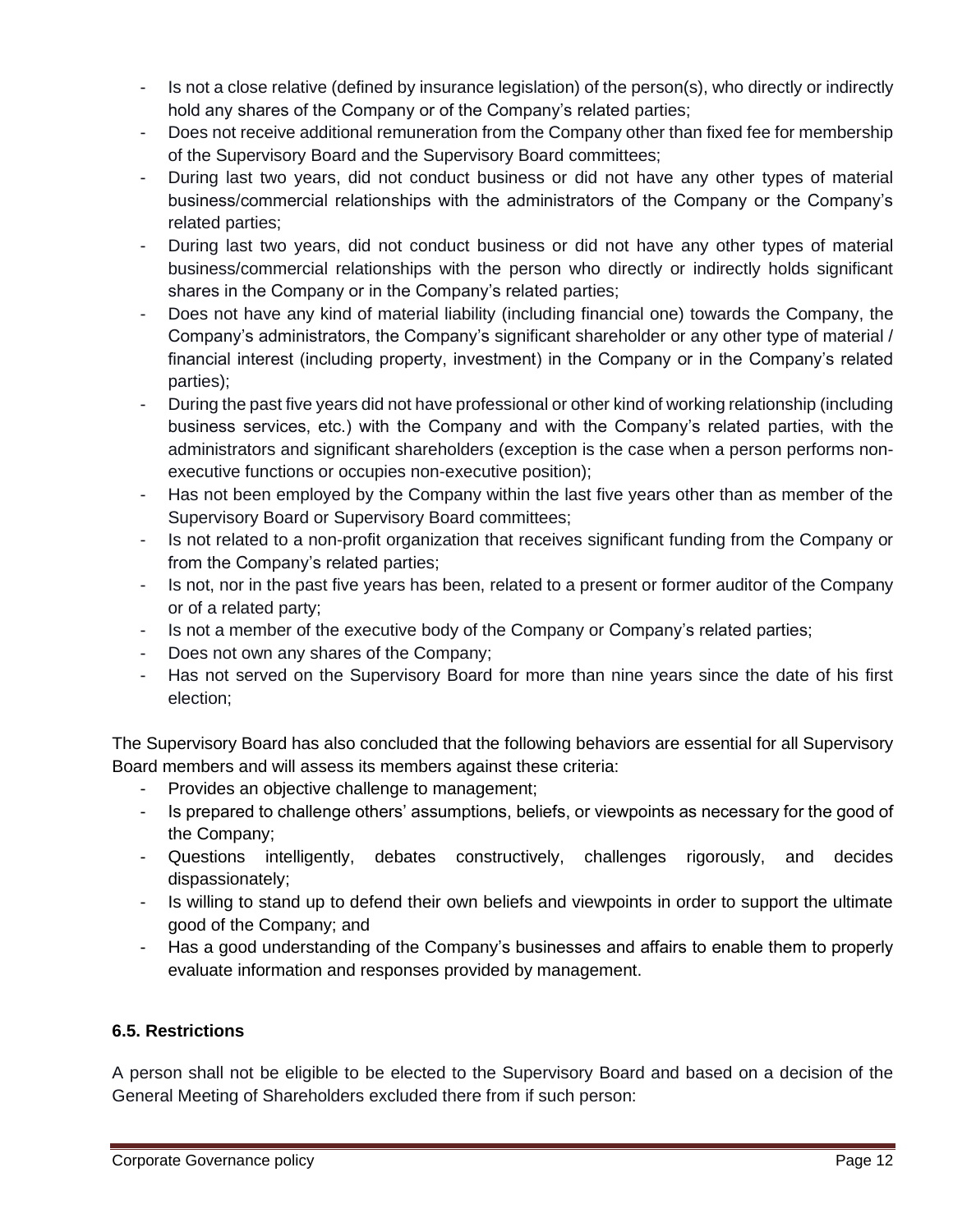- Is a member of the Supervisory Board or Executive Board in more than 3 other companies registered in Azerbaijan;
- Is an administrator in any other commercial company registered in Azerbaijan, except for the case when he/she occupies administrator's position in a company subject to control by the given company or the Company which is controlling the given company;
- Has been deprived of the right to be a member of the Supervisory Board under legislation;
- Has taken part in any operation or transaction that has resulted in a substantial loss for a commercial company and, or lead the commercial company to insolvency or bankruptcy;
- Has engaged in abusive practice when acting as an administrator of a commercial company;
- Has previously served as an administrator of a commercial company, and as the result of his or her activities, the commercial company has become insolvent;
- Failed to fulfill any financial obligation to a bank or other financial institutions;
- Has been declared bankrupt;
- Has been convicted of a serious crime, terrorism financing, and/or legalization of illicit income or other economic crimes;
- Has been recognized inactive (unable to discharge his/her duties) by the court;
- Does not have sufficient knowledge and experience to carry out his/her duties. The level of the administrator's knowledge and experience must be in accordance with the scope and complexity of the company and his/her duties;
- Has close relatives (defined by insurance legislation) among administrators of Company administrators;
- Is serving in the government or municipal body (except for the cases stipulated by the legislation);
- Or due to other restrictions of legislation.

The members of the Supervisory Board shall limit their work on other positions in order to ensure due performance of their duties as the members of the Supervisory Board.

The Supervisory Board members shall inform the Chairperson of the Supervisory Board about other positions (before occupying this position) that may be of importance to the Company or for the fulfillment of their obligations. If the Chairperson determines that there is a risk of a conflict of interest, the matter shall be discussed by the Supervisory Board.

The same restrictions are as well legally binding to members of the Executive Board.

#### <span id="page-12-0"></span>**6.6. Board Meetings and Attendance**

- The Supervisory Board meetings shall be held in such frequency as it is necessary for the relevant functioning of the Supervisory Board. The meetings of the Supervisory Board shall be held at least once in a quarter.
- The Chairperson of the Supervisory Board calls the Supervisory Board Meetings. Extraordinary Supervisory Board meetings can be called by Chairman of Supervisory Board, each member of Supervisory Board, CEO and First Deputy CEO, Audit Committee and regulatory body.
- The Supervisory Board collectively is responsible for setting its own agenda. In practice, an Annual Calendar of board meetings is circulated at the beginning of the financial year and all directors have the opportunity to propose items for the agenda via the chairman of Supervisory Board and Corporate Secretary.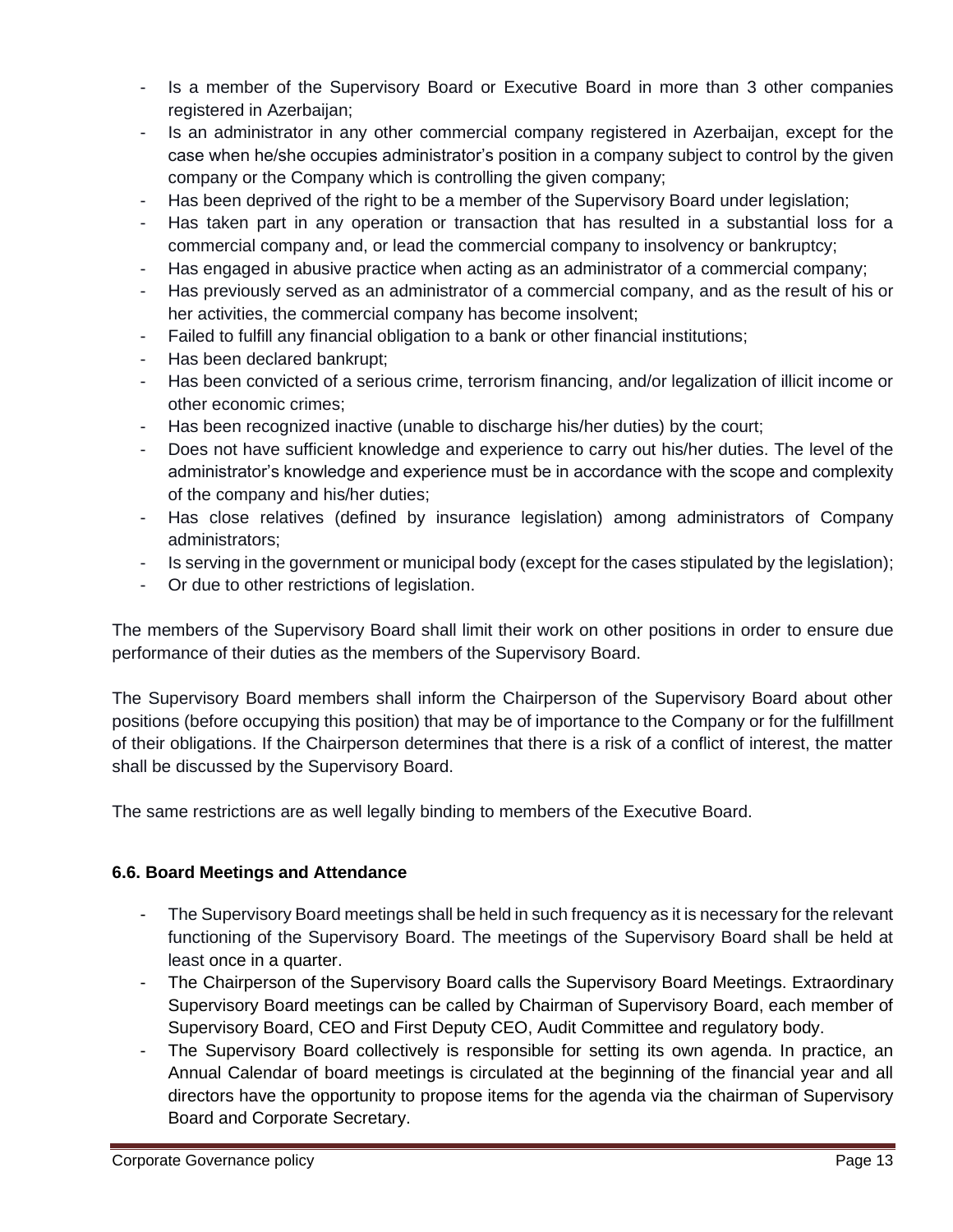- A regular term for calling the Supervisory Board Meeting shall be set by the Supervisory Board's decision and it may change only upon its sole discretion. Invitations shall be sent via different means, including electronically before the meeting. The written explanation and/or other relevant documentation related to each issue of the agenda shall be attached to the agenda.
- In case of indispensable necessity and due to the best interests of the Company it may be possible to use a shorter timeframe for calling the meeting of the Supervisory Board. In this case, the notification shall be sent a minimum two working days before the meeting provided that the Supervisory Board members do not object to such accelerated terms. If the meeting is called within the accelerated terms, the members of the Supervisory Board shall receive the explanatory note from the management explaining the reasons and necessity of calling the meeting within such accelerated terms.
- Agenda of the Supervisory Board meeting is prepared by Corporate Secretary and agreed with Chairperson of the Supervisory Board before sharing with meeting attendees.
- Each member of the Supervisory Board, the Chairperson of the Executive Board, and the Executive Board collectively shall have a right to request adding an item to the Supervisory Board Meeting agenda.
- The Supervisory Board members, who participated in the meeting, shall have no right to request annulment of the decision on the ground that they received the notification in violation of the stated rules.
- The Supervisory Board meetings may be held at any place. Meetings may as well be held by means of a telephone conference, videoconference, or other communication tools considering the fact that participants of the meeting will have a possibility to communicate with each other simultaneously.
- The Chairperson of the Executive Board shall attend as many meetings of the Supervisory Board as possible unless the Supervisory Board announces that it holds the meeting without the attendance of the members of the Executive Board. In case of the request of the Supervisory Board, other members of the Executive Board and other staff members or external parties may also attend the Supervisory Board meetings.
- All members of the Supervisory Board are expected to attend each meeting unless there are exceptional circumstances that prevent them from doing so. If the member of the Supervisory Board often fails to attend meetings of the Supervisory Board, the Chairperson shall raise an issue of his/her responsibility.
- The meetings of the Supervisory Board shall be led by the Chairperson of the Supervisory Board or in case of his/her absence, the meeting shall be chaired by one of the members elected by the majority of the members of the Supervisory Board.
- All papers and matters discussed at meetings of the Supervisory Board and its committees are strictly confidential and papers are retained by the Corporate Secretary following board meetings unless alternative arrangements are agreed upon.
- Chief Executive Officer and other executives are presented with ample opportunity to present during Supervisory Board meetings so that they gain the necessary exposure and experience in interacting with the Supervisory Board and the Supervisory Board, in turn, can obtain direct information and better gauge on the next generation of managers and leaders.
- The Company's Corporate Secretary/Acting Corporate Secretary acts as secretary to the Supervisory Board and the Supervisory Board Committees and drafts the meeting minutes. She/he shall document all the resolutions adopted at such meetings precisely with arguments put forward by the members in support or against approval of the agenda items.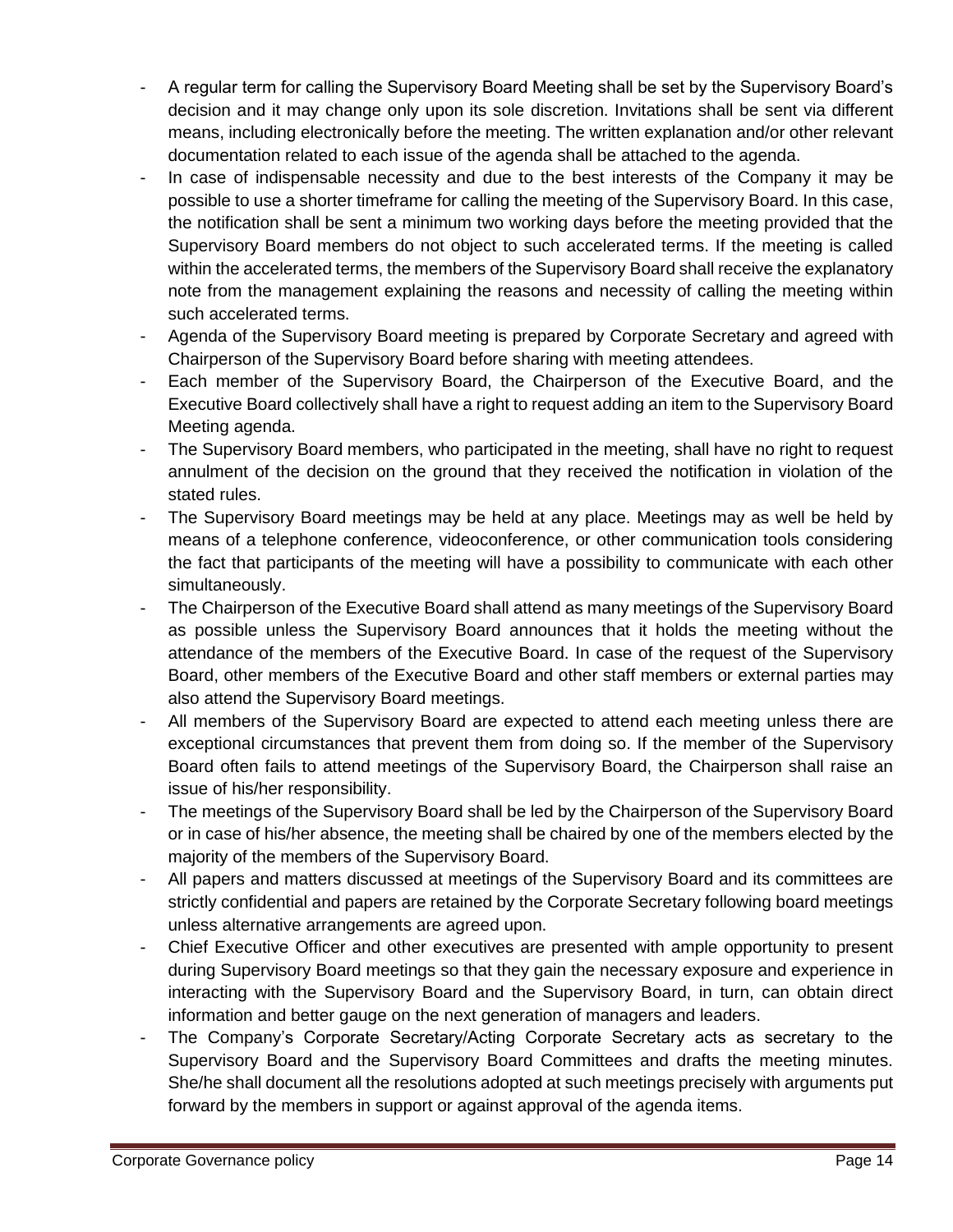## <span id="page-14-0"></span>**6.7. The process of decision-making and the quorum**

- The Supervisory Board shall be considered as convened and have the authority to make decisions if the meeting is attended or represented by 51% of its members. If the Supervisory Board is unable to make decisions, the Chairperson may within no later than 8 (eight) days, convene the new meeting, which will be considered as convened if is attended by no less than 51% of its members. If the Supervisory Board is still unable to make decisions, the power of the Supervisory Board shall be deemed terminated and the Chairperson shall convene the General Shareholders Meeting. In case of impossibility to attend the meeting, the Supervisory Board member may present his/her opinions to the Chairperson in a written form regarding the issues of the agenda.
- The decisions of the Supervisory Board are made on the basis of a simple majority of the members taking part in the meeting. Each member of the Supervisory Board has the right to one vote. The refusal for taking part in voting shall not be allowed. If the number of the votes is equal, the Chairperson's vote shall deem decisive.
- The Supervisory Board shall be collective responsibility for the relevant fulfillment of its own obligations.
- Concerning each meeting of the Supervisory Board, the relevant minutes shall be drafted. The minutes shall reflect the process of discussion and decision-making. The minutes shall be stored together with the documentation of the Company. Each member of the Supervisory Board shall receive a scan copy of the minutes upon request.
- The minutes shall be considered approved if the members of the Supervisory Board do not submit their disagreement concerning the content of the Minutes to the Chairperson within two working days after its dissemination (in case of urgency for decision execution, shorter period of minutes approval may be requested). If the Chairperson is unable to decide regarding such disagreement, the decision shall be adopted at the following meeting. The following items shall be included in the minutes: The place and time of the Meeting (if the meeting is being held via a video conference and teleconference, these facts shall be mentioned); The list of attendants of the meeting; The agenda of the meeting; The summary of the discussions; The results of the voting concerning each issue; Decisions taken by the Supervisory Board;
- The Chairman and a secretary of the Supervisory Board meeting shall sign the minutes.

# <span id="page-14-1"></span>**6.8. Induction and Training**

The Company offers an orientation program to new members of the Supervisory Board and the Executive Board on its business, and on other subjects that will assist them in discharging their duties. All members receive induction on joining the Board to get knowledge of the company and get access to its operations and staff. The Chairmen are responsible for ensuring that new members receive full, formal, and tailored induction.

An Induction Course may include:

- Strategy, mission, vision, and organizational structure of the Company;
- Providing copies of minutes of previous board meetings and copies of current strategy document;
- Documents that the Supervisory Board has approved;
- Visits to key company sites;
- Product presentations;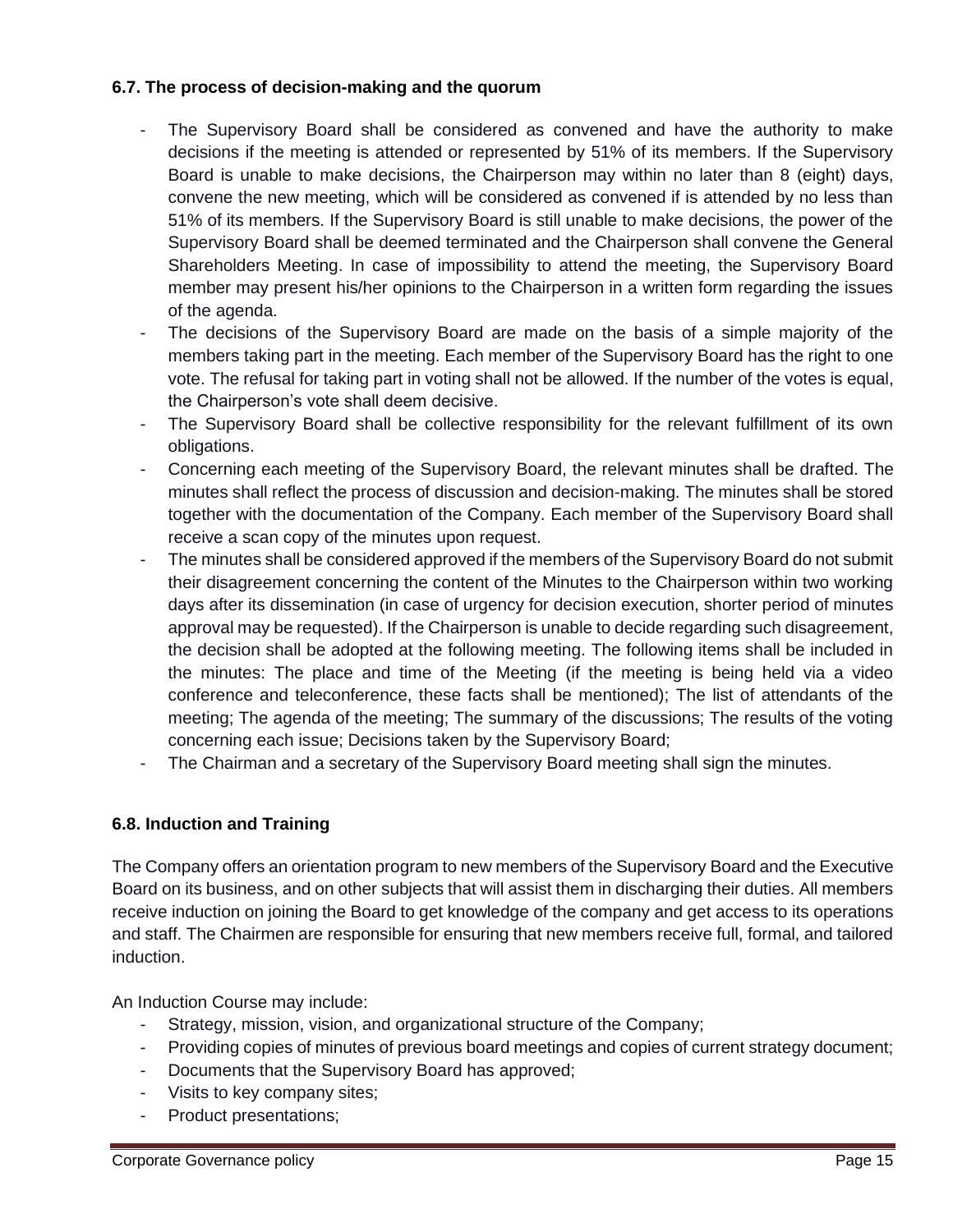- Meetings with management and staff;
- Meetings with external advisers of the company, such as the auditors; and
- Meetings with shareholders.

The Board members should receive updates when there is a change in an important aspect of the law or when new regulations are introduced that affect the Company's operations or its governance.

The Company provides general access to and meets all the costs of training courses, seminars, conferences, different events, etc. to its Board members.

Members of Supervisory Board committees may need to be updated or may need to acquire greater indepth knowledge of matters affecting the work of their committee. The particular training and development need for each member is assessed by the Chairman, but each member can make suggestions about the type of training or development that might be suitable for him personally.

## <span id="page-15-0"></span>**6.9. Chairman of the Supervisory Board**

The Chairman of the Supervisory Board is elected from members of the Supervisory Board with a maximum term of three years. Chairman whose term of office ends can be reelected. The Chairman is responsible for the overall effective functioning of the Supervisory Board, for the establishment of trust and collegial relations between the Supervisory Board and its members, for coordination and effective co-operation between the Supervisory Board and the Executive Board.

#### <span id="page-15-1"></span>**6.10. Independent Advice**

The Supervisory Board and its committees can retain independent legal counsel, accounting, or other consultants to advise the Supervisory Board when necessary. The Company will meet the costs of independent professional advice obtained jointly or severally where such advice is necessary to enable the obligations imposed on an individual(s) to be properly fulfilled.

The Executive Board shall allocate relevant budget for independent consultancy services for the Supervisory Board during the budget planning process.

#### <span id="page-15-2"></span>**6.11. Remuneration**

The General Meeting of Shareholders of the Company approves the Remuneration Policy, incentive schemes, and performance-based bonuses linked to the Company's performance for the Supervisory Board members as well as for the executive board of the Company. GMS shall be informed on all those cases when deviations from the policy took place, indicating the reasons for the deviations.

The Remuneration Policy covers an explanation of the fixed and variable components of remuneration, the maximum limit, if any, set for each remuneration component, criteria for determining the performance of governing body members, links between remuneration and short term/long term performance, the terms and parameters of the annual bonus system and other non-monetary remuneration (insurance, pension schemes, severance arrangements, and so on).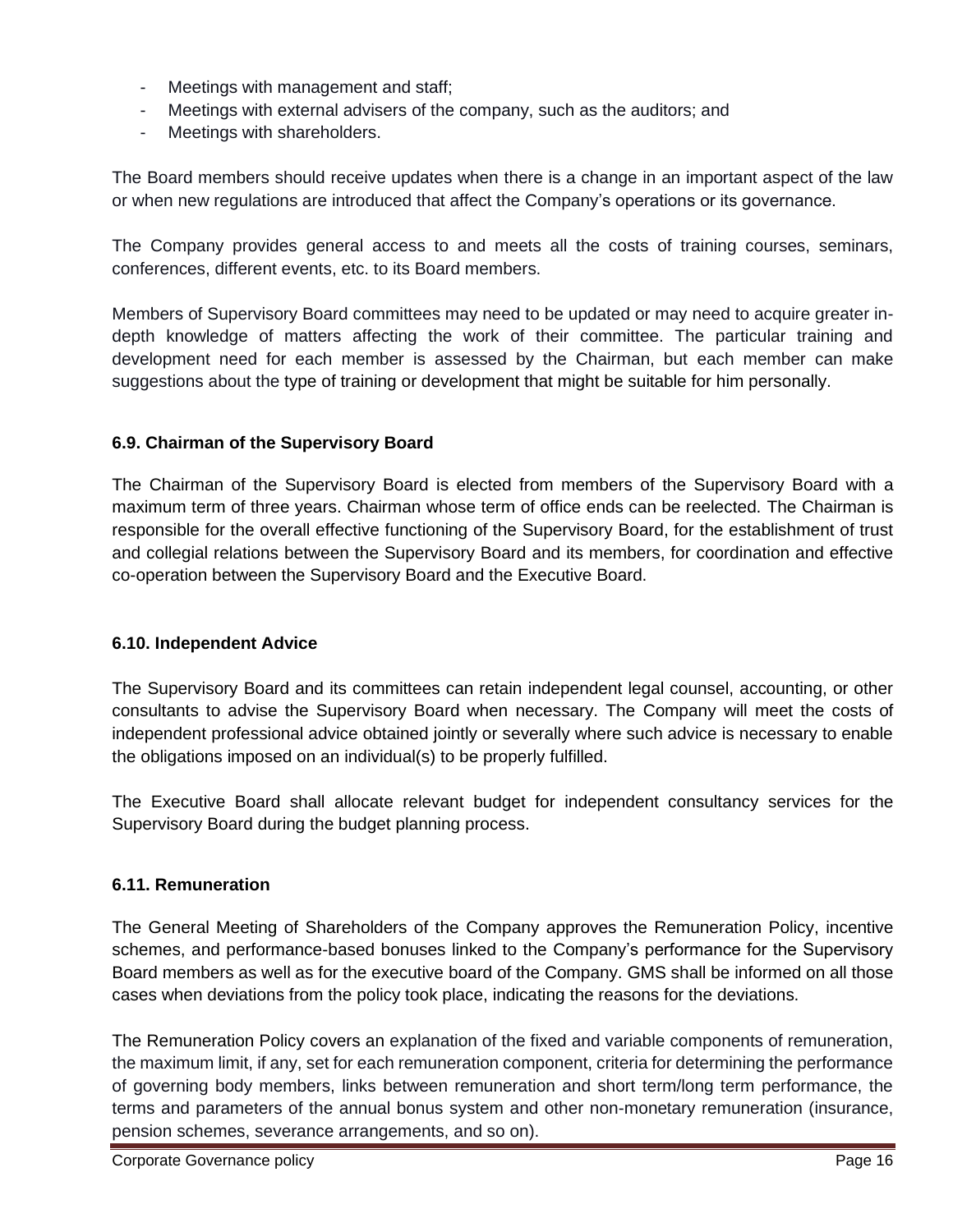The Nomination and Remuneration Committee is responsible for ensuring that the Remuneration Policy is followed.

### <span id="page-16-0"></span>**6.12. Board Effectiveness Review**

The Supervisory Board conducts an annual effectiveness review in order to evaluate the performance of the Supervisory Board as a whole, Supervisory Board committees, and of individual members. The Chairman may hold private meetings with each member of the Supervisory Board to discuss the evaluation results and individual performance.

The Supervisory Board periodically reviews the Supervisory Board's and committees' structure, size, and composition and assesses the effectiveness of internal governance policies and practices.

The Supervisory Board meeting agenda has permanent agenda item regarding effectiveness of each meeting, and it is responsibility of the chairman of the Supervisory Board to arrange discussion of this issue at each meeting.

# <span id="page-16-1"></span>**7. BOARD COMMITTEES**

To carry out its activities more effectively and efficiently, the Supervisory Board can set up committees in addition to those that must be set up according to the acting legislation. The name, the field of activities, and the powers of the committee as well as the number and competencies of its members, and as needed, the operational procedures, will be determined according to the committees' regulations.

The Supervisory Board shall be collectively responsible for decisions made and activities implemented by the Committees. The Committee shall only exercise such powers that are explicitly attributed or delegated to it and its actions as a whole shall not exceed powers of the Supervisory Board. Decisions that, by law, shall be taken by the Supervisory Board and prohibited to be delegated, shall not be delegated to the Committee.

Each Committee shall provide information to the Supervisory Board explicitly and in a timely manner about the form of using the delegated authority and of any major development in the area of its responsibilities. Each Supervisory Board member shall have unrestricted access to all Committee meetings and all records. The Supervisory Board shall receive a report from each Committee of its deliberations and findings.

Each committee shall have a clearly documented regulation defining its mandate and activities, including but not limited to the issues such as reporting to the Supervisory Board, restrictions on committee membership, the roles, and responsibilities of the committee members.

The committee regulations shall be regularly reviewed by the committee members, particularly concerning committees' duties and responsibilities.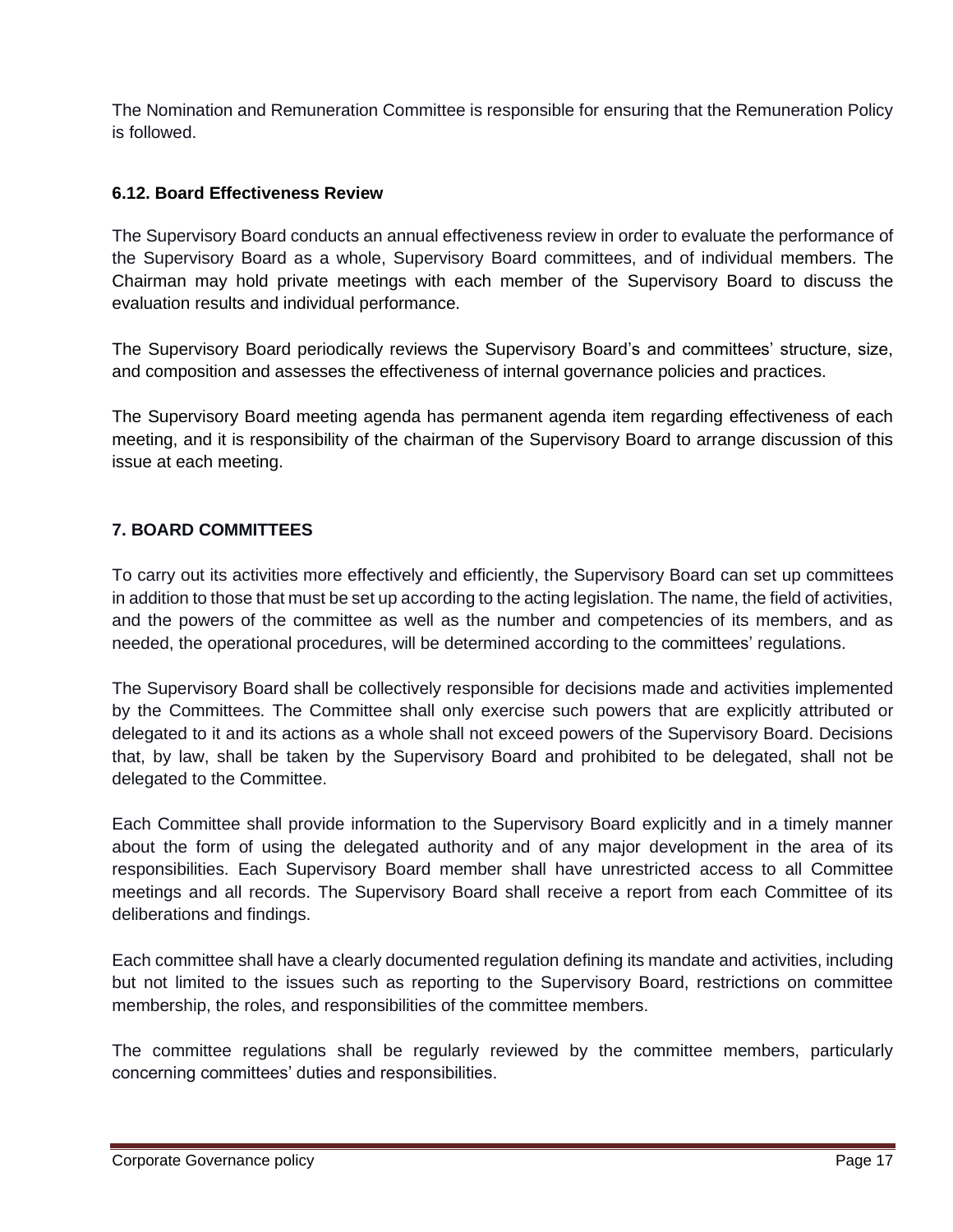The Supervisory Board shall periodically review the composition of the committees. Plans for continual refreshing of the Board should be seen as a natural process of change and development for maintaining an effective board by bringing in new skills and experience.

The Supervisory Board committees should be provided with requested information by the Company. Besides, they should be able to meet with the Company's control functions, external consultants, or external auditors, without attendance by members of the Executive Board.

Committees should have unrestricted access to any information of the Company. Additionally, they should be able to meet the control functions of the Company without executive directors being present.

The final responsibility concerning the decisions of the Supervisory Board committees is vested upon the Supervisory Board.

# <span id="page-17-0"></span>**7.1. THE NOMINATION AND REMUNERATION COMMITTEE**

The Supervisory Board establishes Nomination and Remuneration Committee to help the Supervisory Board to apply a formal, rigorous and transparent procedure for the appointment, succession and setting over-arching principles and parameters of the remuneration policy for the members of the Supervisory Board, Supervisory Board committees, for executive directors of the Company as well as other responsibilities as defined by the Committee Regulation.

# <span id="page-17-1"></span>**7.1.1. Roles and Responsibilities of the Nomination and Remuneration Committee**

Appointing new member of the Supervisory Board is a matter for the GMS, though the committee is responsible for identifying candidates to fill vacancies on the Supervisory Board and nominate them, evaluate the balance of skills, knowledge and experience on the Supervisory Board, and on the basis of this evaluation, prepare a description of the role and capabilities required for the particular appointment, review the time required from a NED, consider candidates for appointment from a wide range of backgrounds, give full consideration to succession planning, regularly review the structure, size and composition of the Supervisory Board, and make recommendations for any changes to the Supervisory Board, keep under review the leadership needs of the Company, both executive and non-executive, with a view to ensuring that the Company remains competitive, review market analysis, compare the salary levels and employee incentives in the Company and those in other similar companies, make available its terms of reference, explaining clearly its role and the authority and ensure that on appointment to the Supervisory Board, NEDs receive a formal letter of appointment, setting out what is expected of them, including time commitment and membership of the Supervisory Board committees.

The committee is responsible for providing recommendations to the Supervisory Board on appointments of executive directors of the Company, review the nominations, and reasons for resignations, ensure there are adequate policies and procedures relating to the engagement, dismissal and succession of the executive directors, and be actively involved in such processes.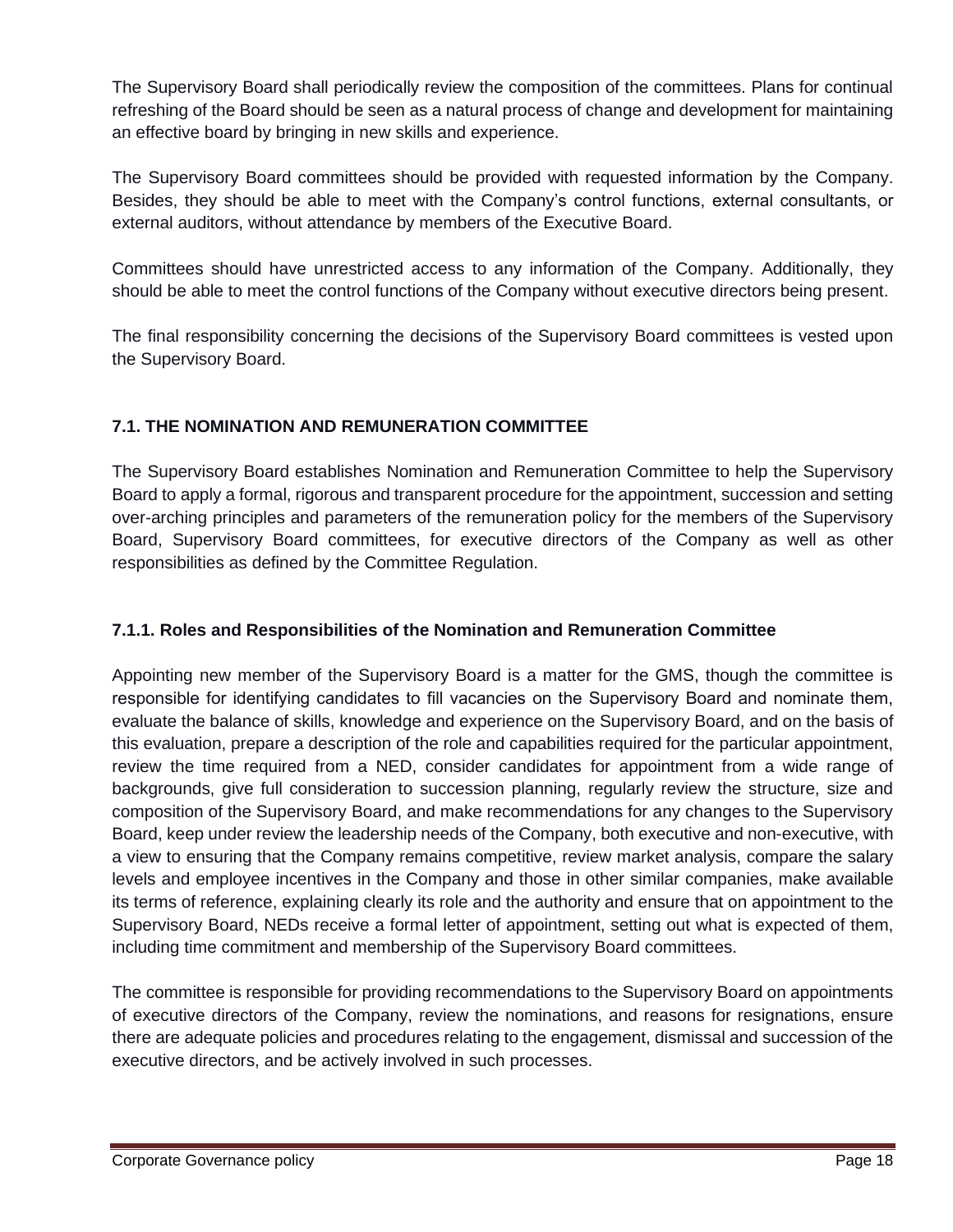# <span id="page-18-0"></span>**7.1.2. Remuneration Policies**

The committee is responsible for drafting and recommending for approval to the Supervisory Board the over-arching principles and parameters of the remuneration policy. The policy is designed to support the delivery of business strategy and thereby create value for shareholders. The committee has responsibility for recommending the remuneration for all executive directors and other administrators or material risktakers.

The Committee regularly reviews and submits recommendations to the Supervisory Board to ensure compliance of the Company's remuneration policies with international and regulatory standards.

The committee cooperates with the Company's Risk Management Committee to assess the motivator factors of the remuneration system. The Risk Management Committee, independent of the Nomination and Remuneration Committee, checks whether motivator factors of the remuneration system takes into account risks, capital, liquidity, revenue forecast, and time distribution.

The Company's remuneration system shall promote healthy corporate governance and risk management practices, system should comply with the Company's activities, risk strategies, goals, values and longterm interests of the Company. The remuneration system should not encourage excessive risks taking. The Company shall have a documented remuneration policy, which, in addition to other matters, shall include remuneration, including fixed and variable payments, bonus system elements, and payment schedules and periodicity. The remuneration policy shall ensure that the remuneration of employees of control functions does not create the risk of prejudicing the independence of such employees. To maintain the independence of control functions, remuneration of employees should not be dependent on the financial performance of business lines, the performance of which are checked and monitored by these functions.

The Supervisory Board is responsible for monitoring the effective functioning of the remuneration system by the Executive Board.

Remuneration of members of the Supervisory Board shall take into account the engagement level, responsibilities, efforts, and time commitment of the members. Remuneration of members of the Supervisory Board shall include only fixed remuneration. In addition to remuneration for the membership of the Supervisory Board, the Supervisory Board member may receive additional remuneration, if the member is the chairman, deputy chairman, member, or chairman of the Supervisory Board committees.

In discharging its responsibilities, the committee works with and seeks advice from the Supervisory Board and board committees on the management of remuneration risk, including advice on setting performance objectives in the context of incentives.

# <span id="page-18-1"></span>**7.1.3. Composition of the Committee**

The committee consists of at least three members. All its members should be professionals, including at least one such director who is determined by the Supervisory Board to be a 'financial expert' and who has 'recent and relevant financial experience'. The members of the committee should be member of Supervisory Board. There should be no representation of people from same direction. Appointments to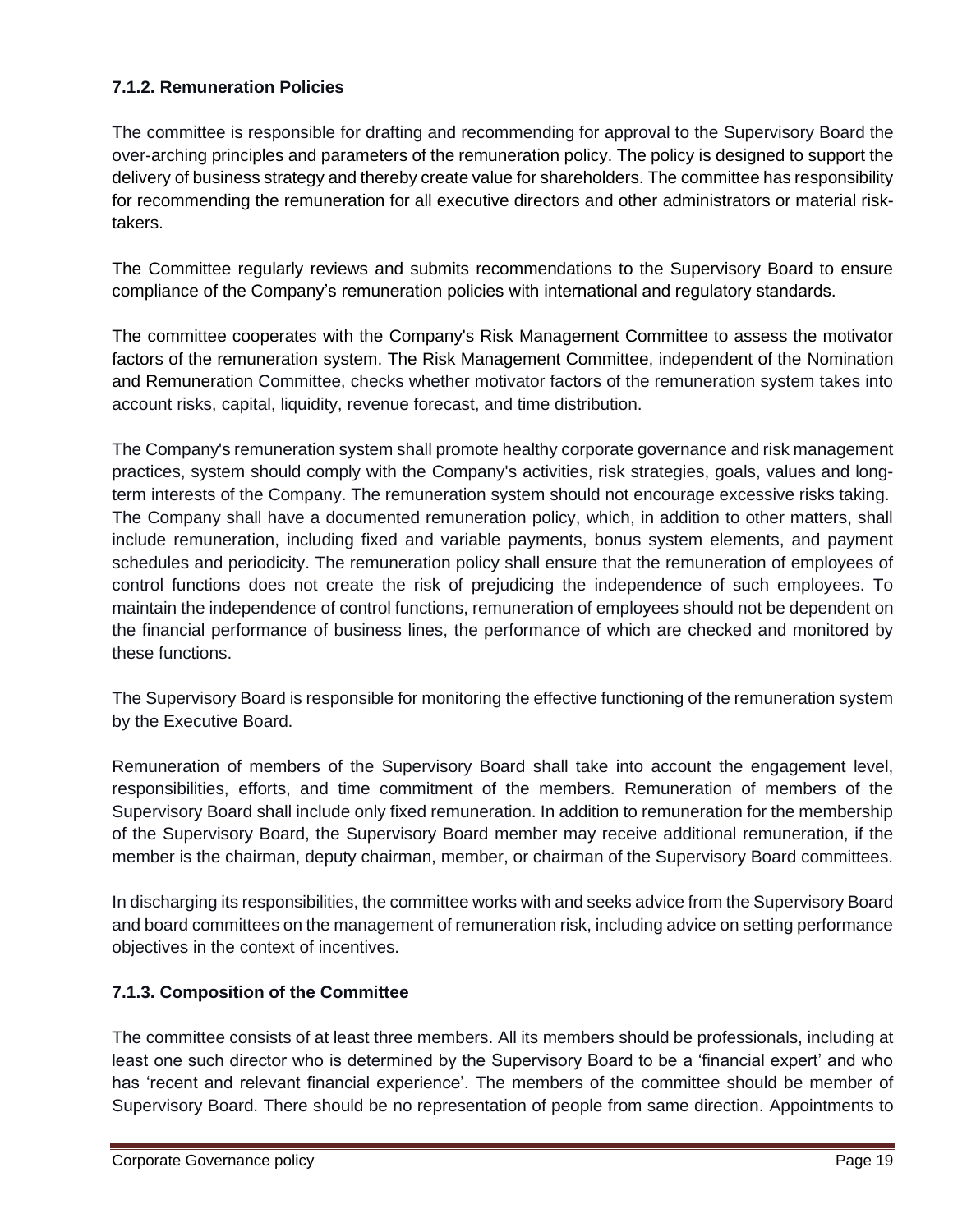the committee are made by the Supervisory Board. Appointments are made for a period of up to three years with no limit on reappointment.

# <span id="page-19-0"></span>**7.1.4. Committee Meetings**

There should be at least one meeting each year. Only the Chairman and members of the committee are entitled to attend meetings. It is for the committee to decide whether other individuals should be invited to attend a particular meeting or a particular agenda item.

# <span id="page-19-1"></span>**7.1.5. Relationship between the Committee and the Supervisory Board**

The committee reports to the Supervisory Board on an annual basis on how it has discharged its responsibilities.

# <span id="page-19-2"></span>**7.2. THE HR COMMITTEE**

The Supervisory Board establishes HR Committee to provide to the Supervisory Board preliminary examinations and recommendations with respect to priority tasks of the human resources management.

## <span id="page-19-3"></span>**7.2.1. Roles and Responsibilities of the HR Committee**

Review quarterly HR Reports, grading system, recruitment, retention and termination policies, the list of the external consultants related to HR Services, ensure the effective participation of the members of the Boards in implementation of the priority tasks of the Human Resources and policies of the Company, review any proposals, with respect to any major improvements in the Human Resources policy of the Company, review both internal and external audit finding related to HR issues and review the Company's draft internal documents that govern the Company's Human Resources and provide recommendations.

The committee is responsible for providing recommendations to the Supervisory Board.

#### <span id="page-19-4"></span>**7.2.3. Composition of the Committee**

The committee consists of at least three members. All its members should be professionals including at least one such director who is determined by the Supervisory Board to be a 'financial expert' and who has 'recent and relevant financial experience'. Appointments to the committee are made by the Supervisory Board. Appointments are made for a period of up to three years with no limit on reappointment.

#### <span id="page-19-5"></span>**7.2.4. Committee Meetings**

There should be at least quarterly meetings each year. Members of SB could attend the committee meetings preferably informing and receiving Committee Chairman's confirmation in advance. It is for the committee to decide whether other individuals should be invited to attend a particular meeting or a particular agenda item.

#### <span id="page-19-6"></span>**7.2.5. Relationship between the Committee and the Supervisory Board**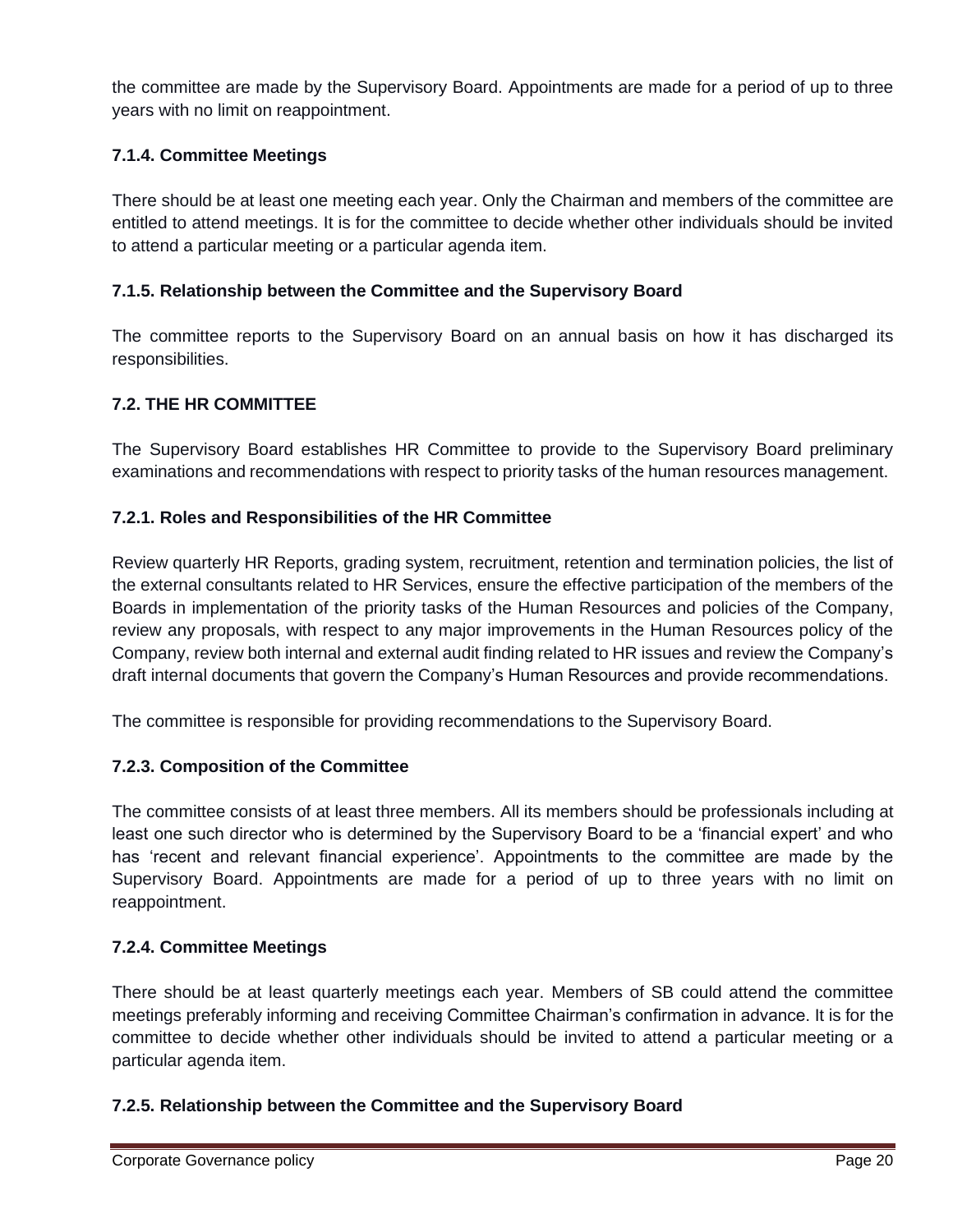The committee reports to the Supervisory Board on a quarterly basis on how it has discharged its responsibilities.

# <span id="page-20-0"></span>**7.3. THE RISK MANAGEMENT COMMITTEE**

The Supervisory Board established the Risk Management Committee to provide assurance to the Supervisory Board that risk management and processes for control over risk are effective.

# <span id="page-20-1"></span>**7.3.1. Roles and Responsibilities of the Committee**

The responsibilities of the Risk Committee are to advise the Supervisory Board and assist in discharging its duties and responsibilities regarding risk management, i.e. where risk areas seem to require particular attention, make recommendations to the Supervisory Board, discuss all risk strategies on both an aggregated basis and by type of risk and make recommendations to the Supervisory Board thereon, and on the Company's overall current and future risk appetite, report on the state of risk culture in the Company and review the Company's risk policies at least annually, oversee that the management has in place processes to promote the Company's adherence to the approved risk policies, provides recommendations to the Supervisory Board regarding the risk strategies and effectiveness of the policies, including distribution and keeping adequate level of capital for identified risks, review a finalist for CRO and Head of relevant risk department position before their confirmation into the jobs, monitor the strategies for capital and liquidity management, additionally, all other types of risks including credit, market, insurance, compliance, operational and reputational risks, in order to ensure adequacy with risk appetite.

# <span id="page-20-2"></span>**7.3.2. Composition of the Committee**

The committee consists of at least three members. Appointments to the committee are made by the Supervisory Board on the recommendation of the Nomination and Remuneration Committee. Appointments are made for a period of up to three years with no limit on reappointment.

# <span id="page-20-3"></span>**7.3.3. Committee Meetings**

There should be at least monthly committee meetings each year. It is for the committee to decide whether other individuals should be invited to attend a particular meeting or a particular agenda item.

# <span id="page-20-4"></span>**7.3.4. Relationship between the committee and the Supervisory Board**

The committee reports to the Supervisory Board on a quarterly basis on how it has discharged its responsibilities.

The Risk Management Committee should provide a report about material risks and other identified significant issues, including the structure of internal control systems and risk management, effective functioning, continuity, and generally about the risk culture in the Company to the Supervisory Board at least once a year.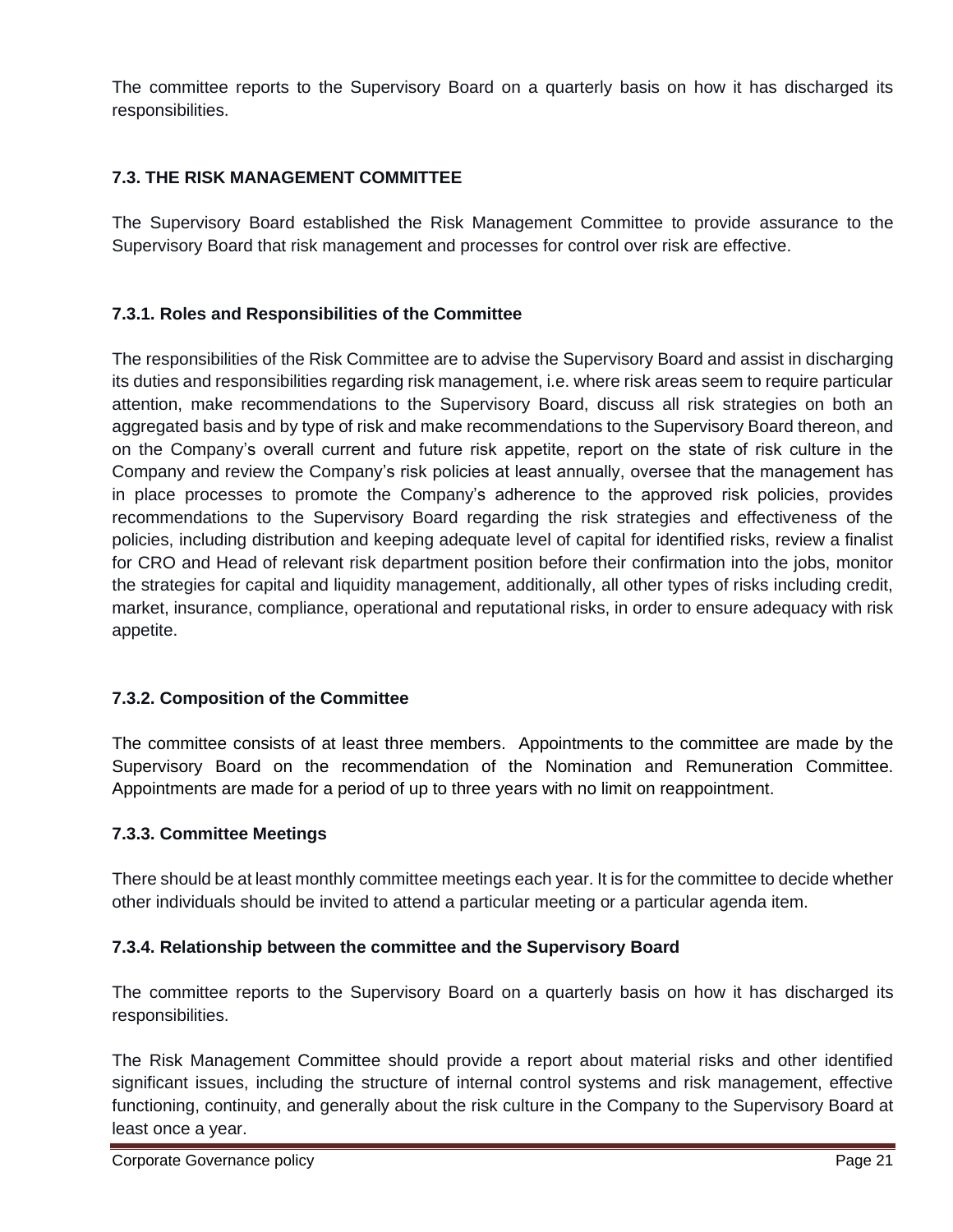# <span id="page-21-0"></span>**7.4. STRATEGY AND BUDGET COMMITTEE**

The Supervisory Board established the Strategy and Budget Committee to provide assurance to the Supervisory Board that the strategic plan is prepared following the vision of the shareholders of the Company and the annual budget is prepared under the approved strategic plan as well as monitoring of annual budget and strategic plan execution.

# <span id="page-21-1"></span>**7.4.1. Roles and Responsibilities of the Committee**

The responsibilities of the Strategy and Budget Committee are to advise the Supervisory Board and assist in discharging its duties and responsibilities. The committee is created to ensure control over preparation and effective execution of the Company's strategy plan, control over implementation and effective execution of the Company's annual budget, review of all changes proposed to the strategy plan/annual budget and advise Supervisory Board accordingly, report on execution of the annual budget and strategic plan to the Supervisory Board.

## <span id="page-21-2"></span>**7.4.2. Composition of the Committee**

The committee consists of at least three members. All its members should be professionals. Appointments to the committee are made by the Supervisory Board on the recommendation of the Nomination and Remuneration Committee. Appointments are made for a period of up to three years with no limit on reappointment.

#### <span id="page-21-3"></span>**7.4.3. Committee Meetings**

There should be at least quarterly committee meetings each year. Members of SB could attend the committee meetings preferably informing and receiving Committee Chairman's confirmation in advance. It is for the committee to decide whether other individuals should be invited to attend a particular meeting or a particular agenda item.

#### <span id="page-21-4"></span>**7.4.4. Relationship between the committee and the Supervisory Board**

The committee reports to the Supervisory Board on a quarterly basis on how it has discharged its responsibilities.

All committees have statutes containing provisions on the scope of authority, competencies, composition, working procedures, as well as the rights and responsibilities of the committee members.

#### <span id="page-21-5"></span>**8. THE AUDIT COMMITTEE**

The Audit Committee supports the Supervisory Board to apply effective corporate reporting and internal controls.

#### <span id="page-21-6"></span>**8.1. Roles and Responsibilities of the Committee**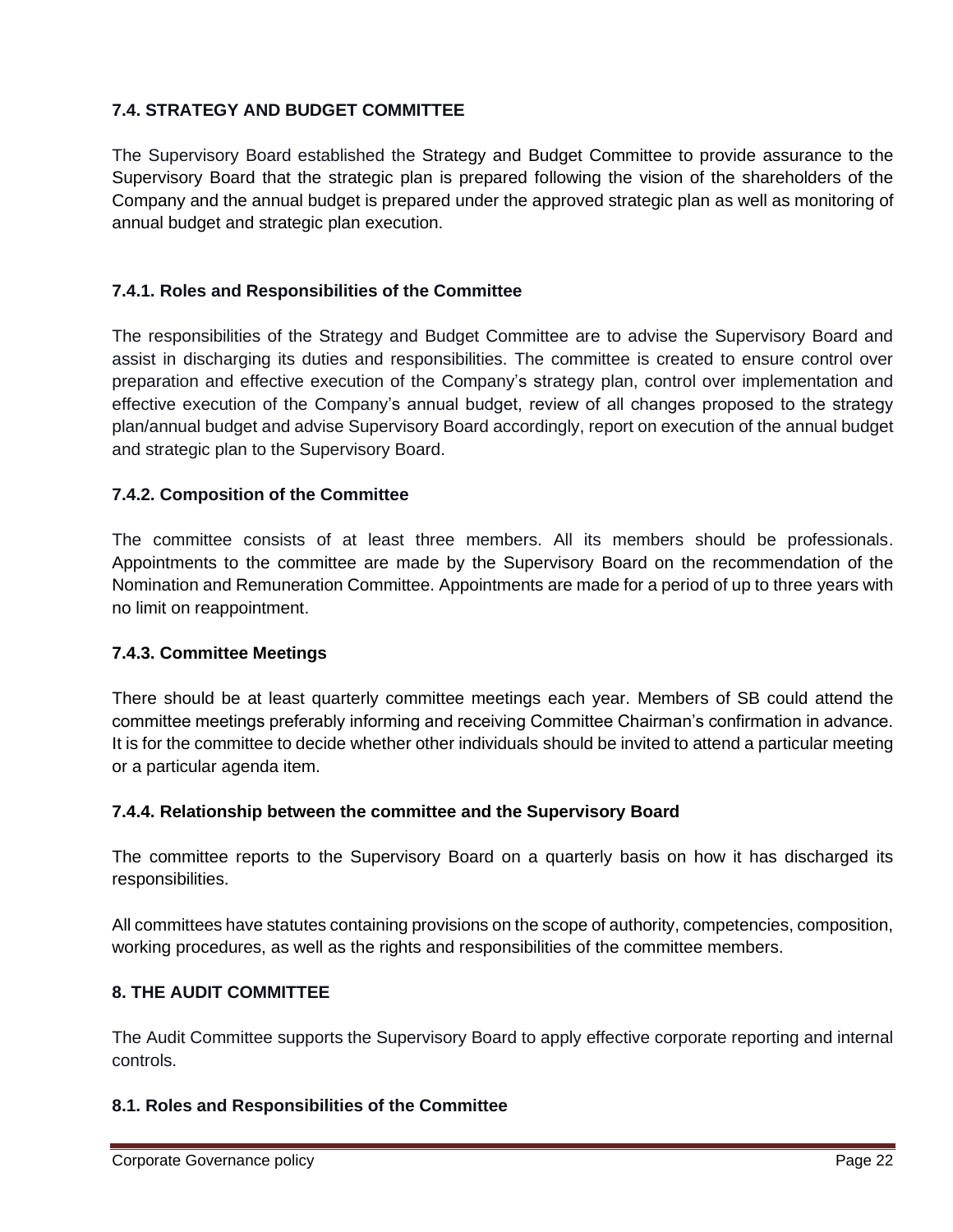The Audit Committee focuses on financial reporting, internal and external audits. The main roles and responsibilities of the Committee are to define the Company financial accounting policy and its approach to internal controls, oversee the financial reporting process, approve financial statements prior to their publication, provide oversight of the Company's internal audit function, review and approve the internal audit scope and plan, interact with the Company's external auditors, review and recommend finalists for Internal Audit Director and other Internal Audit roles, and also review their remuneration and dismissal, receive internal audit reports and ensure that the Company's management is taking necessary corrective actions in a timely manner to address control weaknesses, non-compliance with policies, laws and regulations, and other issues identified by internal and external auditors or other control functions, oversee the establishment of Company accounting policies and practices, review the third-party opinions on the design and effectiveness of the overall risk governance framework and internal control system, ensure adequate functioning and independence of internal and external audits and their effective cooperation, review recommendation letter prepared by external audit and monitor that managers take corrective actions to solve the problem.

The Audit Committee is required to assess internal audit function performance at least annually.

# <span id="page-22-0"></span>**8.2. Composition of the Committee**

The Audit Committee consists of at least three members. At least two members of the Audit Committee, including the Chairman of the Committee, shall have financial education and experience and the ability to analyze financial statements.

Appointments to the committee are made by the GMS on the recommendation of the Supervisory Board and Nomination and Remuneration Committee. Appointments are made for a period of up to three years with no limit on reappointment.

# <span id="page-22-1"></span>**8.3. Restrictions**

Acting or former partner/director of the Company's current external audit firm, who was involved in the Company's auditing service, may not be a member of the Company's Audit Committee: - within 12 months after leaving the position of the partner/director of the audit firm; or

- if despite of leaving the position, he/she has any financial interest in the audit firm.

# <span id="page-22-2"></span>**8.4. Committee Meetings**

The Committee should meet at least quarterly taking into account key dates of the financial reporting and audit calendar. As a general rule, at list 5 working days should be allowed between Audit Committee meetings and meetings of the Supervisory Board to allow any work arising out of the committee meeting to be carried out and reported to the Supervisory Board as appropriate.

Only the Chairman and members of the Audit Committee are entitled to attend meetings of the Committee. It is for the Committee to decide whether other individuals should be invited to attend a particular meeting or a particular agenda item.

# <span id="page-22-3"></span>**8.5. Relationship between the Committee and the Supervisory Board**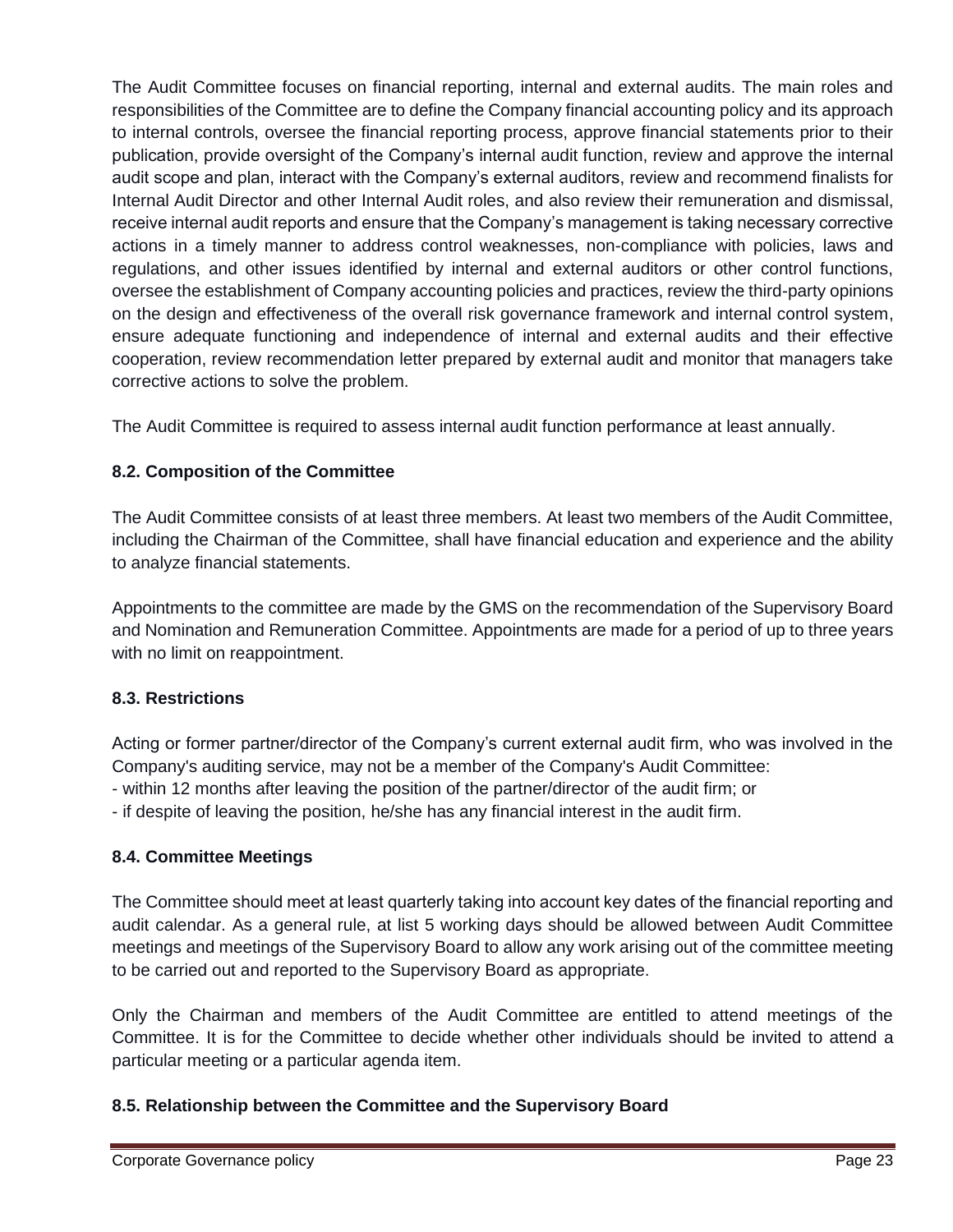The Audit Committee report to the Supervisory Board at least quarterly on how they have discharged their responsibilities. Such reporting includes the significant and critical issues, how they were addressed, and assessment of the effectiveness of the external audit process. The Committee recommends the appointment or reappointment of the external auditor and on other issues where the Supervisory Board has asked for the Audit Committee's opinion.

# <span id="page-23-0"></span>**9. THE EXECUTIVE BOARD**

The Company understands that day-to-day management of the Company requires strong leadership from the CEO and the other members of the Executive Board. It also recognizes the challenge and complexity of running the Company and believes in teamwork, a collective rather than an individual approach. The Company has thus established the Executive Board, chaired by the CEO.

The CEO is the top executive with ultimate executive responsibility for the Company's operations, compliance, and performance. The CEO serves as the main link between the Supervisory Board and the executive directors.

The Executive Board has an important role in implementing and maintaining effective corporate governance practices in the Company. It is responsible for the distribution of functions and responsibilities of the Company's employees, and effective governance structure, which should ensure accountability and transparency. The responsibilities of the Executive Board are defined and documented by the Supervisory Board to ensure that no single person has unfettered control of the business.

The Executive Board, in cooperation with other functions of the Company, implements the business strategies and creates effective financial and non-financial risk management systems, facilitates the development and establishment of risk culture, processes, and controls, provides the necessary information to the Supervisory Board to enable them to discharge their duties and responsibilities.

The Executive Board is responsible for the allocation of responsibilities between the Company's employees and for the development of an appropriate governance structure ensuring accountability and transparency in the Company.

# <span id="page-23-1"></span>**9.1. Roles and Responsibilities of the Executive Board**

The key duty and responsibility of the Executive Board is to carry out the Company's day-to-day business operations following the legislation, the Company's strategy and strategic objectives, business plan, budget, internal normative documents and resolutions of the General Meeting of Shareholders and the Supervisory Board.

Detailed roles and responsibilities of Executive Board are described in Regulation of Executive Board.

The Executive Board shall act within its regulation and any other decision-making limits approved by the Supervisory Board.

The members of the Executive Board shall: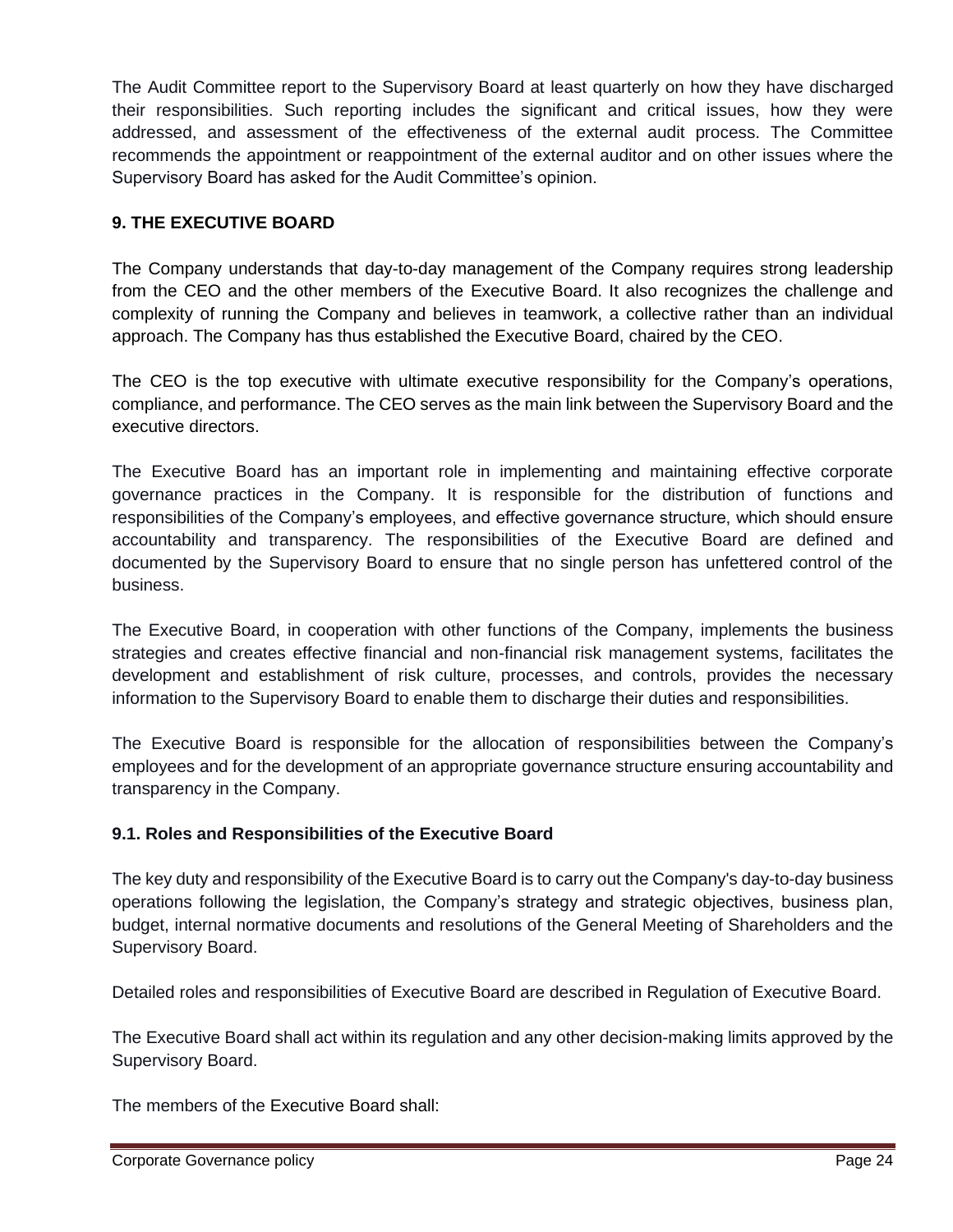- Act in good faith and perform their duties prudently in the best interests of the Company and all the Company's shareholders;
- Be free to perform their duties as a member of the Board effectively;
- Inform the CEO of being a related party to any matter proposed for consideration by the Board and refrain from voting on such matter;
- Treat any information which becomes known to them or available as a result of working in the Board as strictly confidential;
- Be responsible for the management of the Company and the exercise of powers delegated to them by the Supervisory Board;
- Be accountable to the Supervisory Board for their achievements and performance and work within the powers conferred to it by the Supervisory Board;
- Implement the Company's strategic objectives, strategies, and policies;
- Comply with the relevant legislation, the Company's Charter, and other internal normative documentation of the Company during the implementation of their duties;
- Ensure that the information about financial violations and/or violations of the Code of Ethics of the Company in their possession is delivered to the Supervisory Board through HR Committee;
- Provide suggestions, recommendations, opinions, and issue resolutions;
- Request documents, reports, explanations, and other relevant information from the committee members, the Corporate Secretary and/or any other employee of the Company;
- Invite the committee members, and/or any other employee of the Company to the meetings of the Board to get explanations and clarifications on the agenda items when necessary;
- Utilize services of outside consultants, experts, and advisors, if necessary.

# <span id="page-24-0"></span>**9.2. Membership, Composition, and Term of Office**

The Executive Board's composition (competencies, skills, and mix) is suited to the effective and efficient running of the Company's day-to-day operations. Each member, including the CEO, has the experience, knowledge, qualifications, and expertise necessary to effectively discharge his or her duties.

Each member of the Board shall be appointed for the term of three years. Their re-appointment shall not be limited. The Supervisory Board may reappoint the member of the Board before the expiry of the above term. At the same time, any member may resign at any time, but Supervisory Board should approve resignation.

The Supervisory Board concludes relevant agreements with the Executive Directors. The agreement concluded with the Executive Directors is an employment agreement and as such shall be regulated by Labor Code of Azerbaijan. The Board shall be composed of at least three (3) Executive Directors, the Chairman of the Board, who is at the same time Chief Executive Officer of the Company and a member of the Executive Board. The status and scope of activities of each member shall be defined at their appointment. The Supervisory Board shall be entitled to increase the number of members of the Board at any time.

The Company's Executive Directors shall manage and represent the Company. The Company representation authority shall be vested upon the Chairman of the Executive Board (Chief Executive Officer), who is authorized to give power of attorney to any other person to act on his behalf.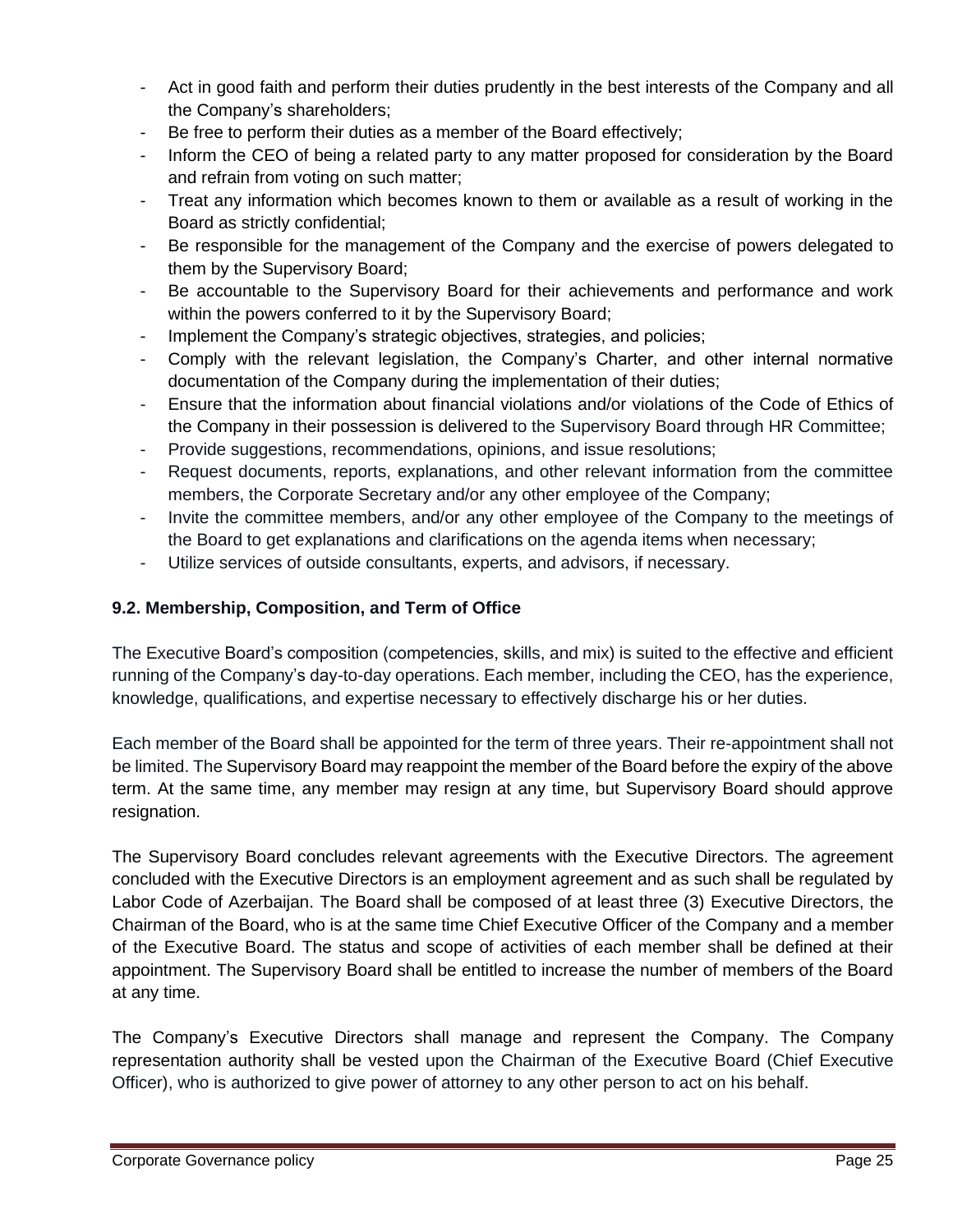The competence of the Executive Directors shall be determined by the Charter, Regulation of the Executive Board and relevant legislation currently in force. The Supervisory Board is authorized to approve the regulations of the Company's managing bodies, which shall determine the rights and obligations of each Director and limitations of their power based on the principal provisions specified in the Charter of the Company. Any limitation of the right shall affect any third party only if such limitation is envisaged in the Charter of the Company.

The candidate for membership of the Board shall comply with requirements set in the Insurance Law. The powers of the members of the Board may be terminated in one of the following ways:

- Resignation. A member of the Board may resign by giving respective written notice to the Chairman of the Supervisory Board at least thirty (30) calendar days before the date of resignation;
- Termination of powers. Powers of a member of the Board may be terminated by the decision of the Supervisory Board.
- Expiration of the term of office.

All members of the Executive Board have the:

- Trust of the Company's shareholders, Supervisory Board members, other managers and employees of the Company;
- Ability to relate to the interests of all shareholders and to make wise and rational decisions;
- Professional expertise and education to be an effective manager;
- Business experience, knowledge of national issues and trends and knowledge of the market, products, and competitors; and
- Financial literacy;

# <span id="page-25-0"></span>**9.3. Chairman of the Executive Board**

The Supervisory Board shall elect one of the members of the Executive Board as the Chairman of the Executive Board. The Chairman of the Executive Board is at the same time the Chief Executive Officer of the Company.

The rights and responsibilities of the Chairman are determined by the Charter of the Company, Regulation of Executive Board and applicable legislation.

# <span id="page-25-1"></span>**9.4. Chief Risk Officer**

The Company shall appoint a CRO who shall be responsible for monitoring the effective implementation of the Company's risk management policies. CRO shall have sufficient authority, access, and reporting line to the CEO and the Risk Management Committee. CRO is responsible to oversee the effective functioning of the Company's risk management, including but not limited to providing training for employees for risk management systems, policies, processes, quantitative models, and reports, which are necessary for ensuring that the Company risk management capabilities are sufficiently robust and effective to fully support its strategic objectives and all risk-taking activities. CRO should have sufficient status and authority within the organization, unfettered access, and, for functional purposes, a reporting line to the Supervisory Board and the Risk Management Committee. He/she may have meetings with members of the Supervisory Board and the Risk Management Committee without attendance by members of the Executive Board. Appointment, dismissal, and any other changes shall be approved by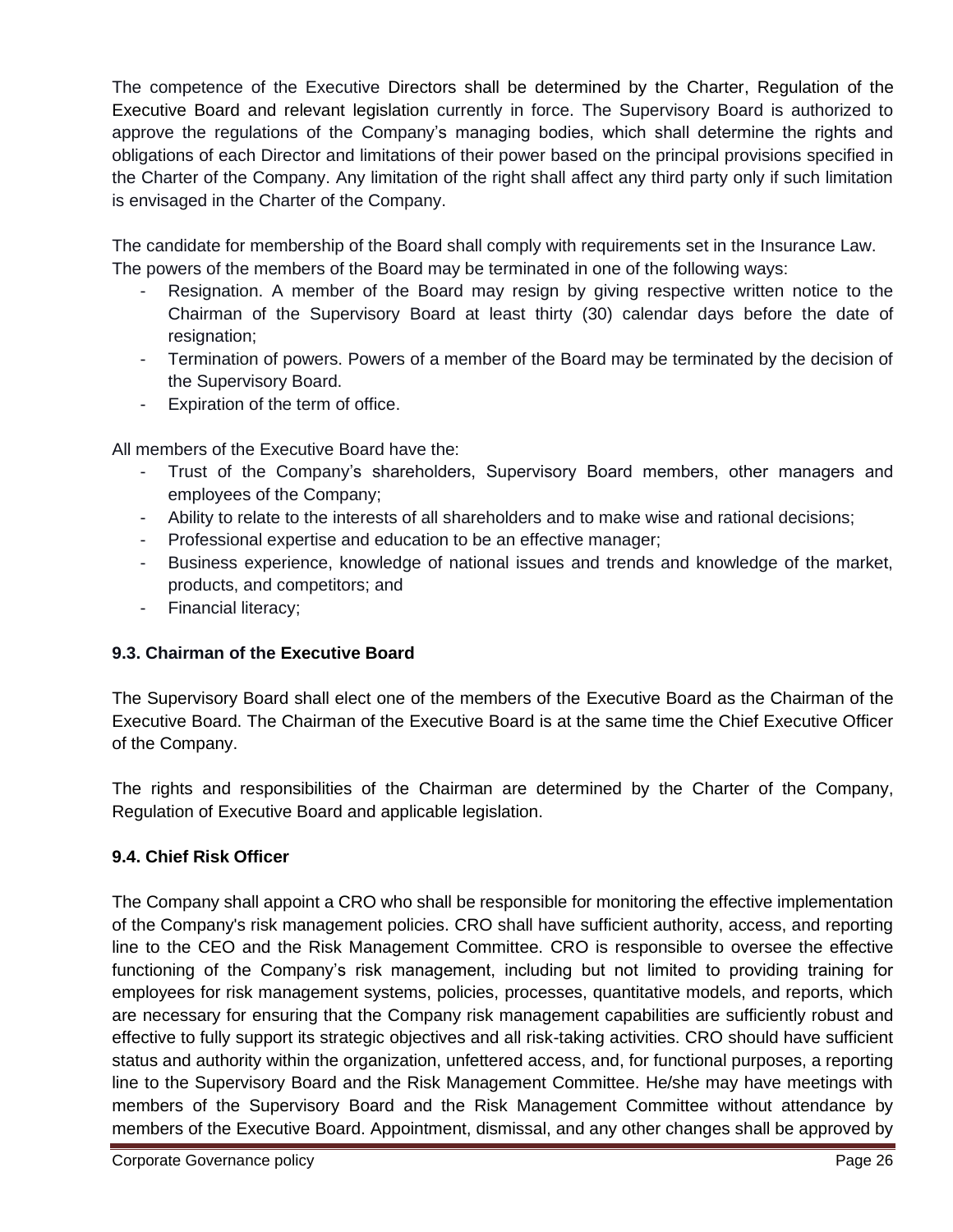the Supervisory Board. The CRO's performance, compensation, and budget should be reviewed and approved by the Nomination and Remuneration Committee or the Supervisory Board. In case of dismissal of CRO, the reasons for dismissal shall be properly documented.

CRO shall regularly report to the Supervisory Board, the Risk Management Committee, and the Executive Board.

# **9.5. Reporting**

The Executive Board shall report to the Supervisory Board on how it has discharged its duties and responsibilities on a quarterly basis.

The periodic reports to the Supervisory Board include but are not limited to:

- Financial Performance and Other Activities Report;
- Compliance Report;
- Other reports as requested by the Supervisory Board.

## <span id="page-26-0"></span>**9.6. The Executive Board meetings and decision making**

- The Executive Board meetings shall be held in such a frequency as necessary for the relevant functioning of the Board, but at least once a month.
- The Board meeting is summoned either as regular or extraordinary meetings.
- The notice of each Board meeting confirming the date, time, venue, and agenda must be forwarded to each member of the Board by the Secretary at least two working days before the date of the Board meeting. The notice shall include relevant and appropriate supporting documents for the agenda items to be discussed.
- Taking a decision may be postponed, if it was impossible to inform Board members in a timely manner, the Board members did not receive the necessary information on time, or Board members were not given enough time to prepare for the meeting.
- Each member of the Board shall have a right to request convening general or extraordinary Board meetings and add items to the agenda.
- In case of indispensable necessity and due to the best interests of the Company the extraordinary Board meetings may also be called. If the extraordinary Board meeting is summoned, members of the Board shall receive the memo from the requesting body/individual providing details of the necessity of summoning the Board meeting within accelerated terms.
- The Chairman may refuse to convene an extraordinary meeting in one of the following cases: Proposed agenda item is not within the competence of the Board; Proposed agenda item has already been included in the agenda of the next regular meeting scheduled by the Chairman before the receipt of the said call for the meeting; Procedure for submitting a request for the meeting has not been observed.
- The meetings shall be held at any place. The meetings may be held by means of a telephone conference, video-conference, e-mail, or other communication tools considering that participants of the meeting will have a possibility to communicate with each other simultaneously and in case members of the Board are not against such form of decision-making.
- The Board members, who participated in the meeting, shall have no right to request annulment of the decision on the ground that they received the notification in violation of the stated rules.
- If requested so by the Board, other employees of the Company may also attend the meetings.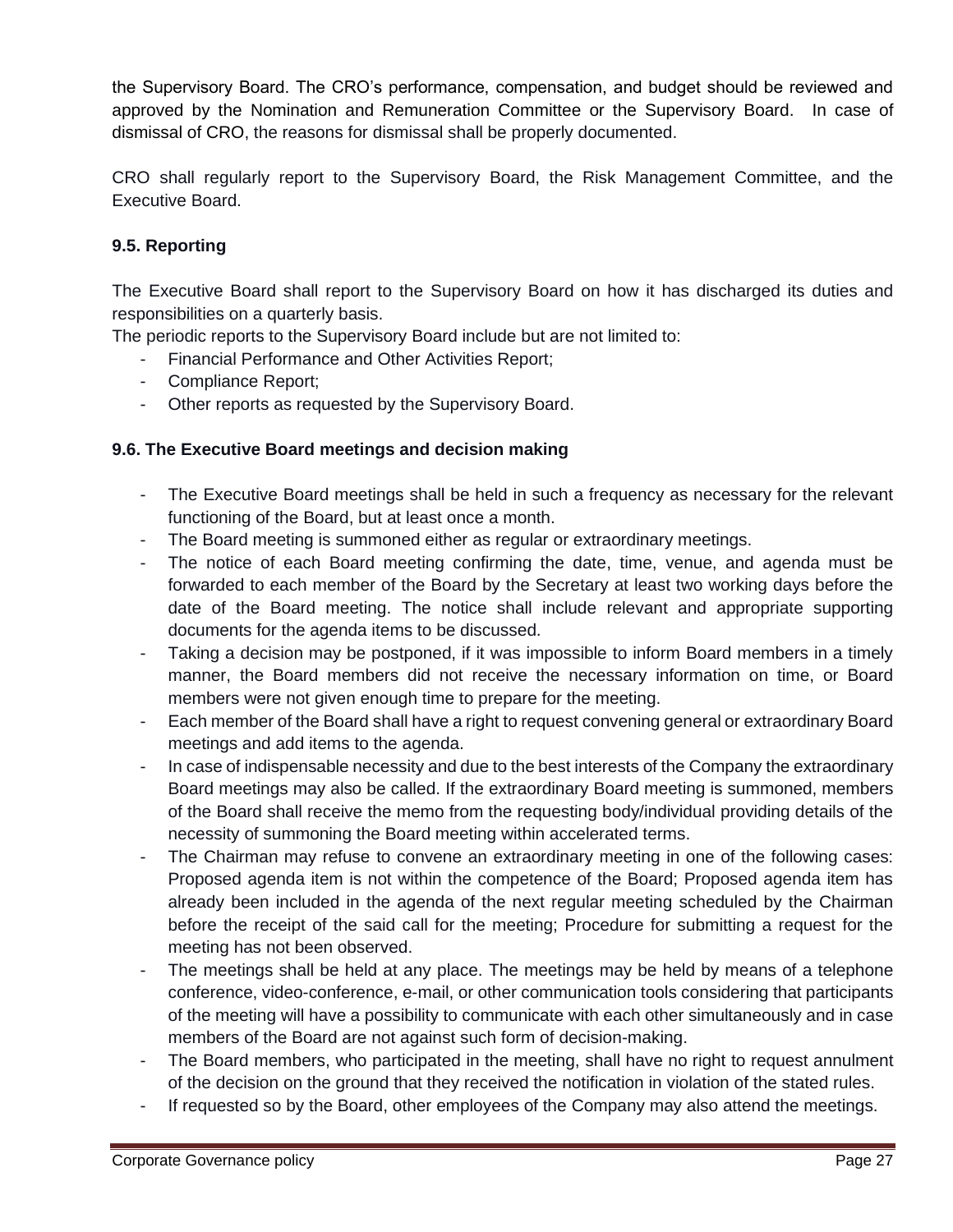- The member of the Board may not be represented by the other delegated person. If the member of the Board often fails to attend the meetings, the Chairman shall raise an issue of his/her responsibility.
- The meetings shall be led by the Chairman or in case of his/her absence, by Deputy Chairman, and if latter is absent by one of the members elected by the EB members.

# <span id="page-27-0"></span>**9.7. Quorum and voting**

- The Board shall be authorized to make decisions if at least 51% of its members are present or represented. Each member of the Board shall have one vote.
- The Board shall not decide on the field of specialization of a certain member of the Board in case of absence of the latter. The Board shall try to adopt a unanimous decision.
- If some members of the Board are against the resolution of majority members, she/he shall provide members with a clear explanation. The provided explanation shall be recorded in the Minutes.
- When a decision is not unanimous, decisions of the Board are adopted by a simple majority of votes. If the number of the votes is equal, the Chairman's vote shall be deemed decisive.
- Refusal to take part in the voting shall not be allowed.

# <span id="page-27-1"></span>**9.8. Minutes**

The secretary shall draft the minutes. The minutes shall include information on place and time of the meeting, whether the meeting is held by means of communication, names of members present, absent and other invitees, the agenda, summary of discussions, results of voting including explanations from member/s who is/are against the resolution/s worded clearly and unambiguously.

The secretary shall draft the minutes and send it to the Board members for review. The minutes shall be signed by the Chairman and the secretary. If necessary, other members may also sign the minute. The secretary shall inform the responsible person about the decision adopted by the Board by sending an appropriate extract from the minutes.

Control of performance of the orders of the Board shall be imposed on a person delegated by the Chairman, who may be a secretary of the meeting. The minutes shall be available for the Internal Audit Department of the Company and Independent External Auditor. The minutes and supporting documents shall be kept by the secretary. The minutes, agenda, and supporting documents shall be made available to any member of the Board upon request to the secretary.

# <span id="page-27-2"></span>**9.9. Committees of the Executive Board**

The Executive Board may establish standing and/or ad hoc committees, which shall have the obligation of fulfilling the duties determined by the Executive Board. The Executive Board shall approve the size and composition of committees of the Executive Board, including appointments and removals of the committee members.

The Executive Board shall be collectively responsible for decisions made and activities implemented by the Committees. The Committee shall only exercise such powers that are explicitly attributed or delegated to it and its actions as a whole shall not exceed powers of the Executive Board. Each member of the Executive Board shall have unrestricted access to all committee meetings and records. Each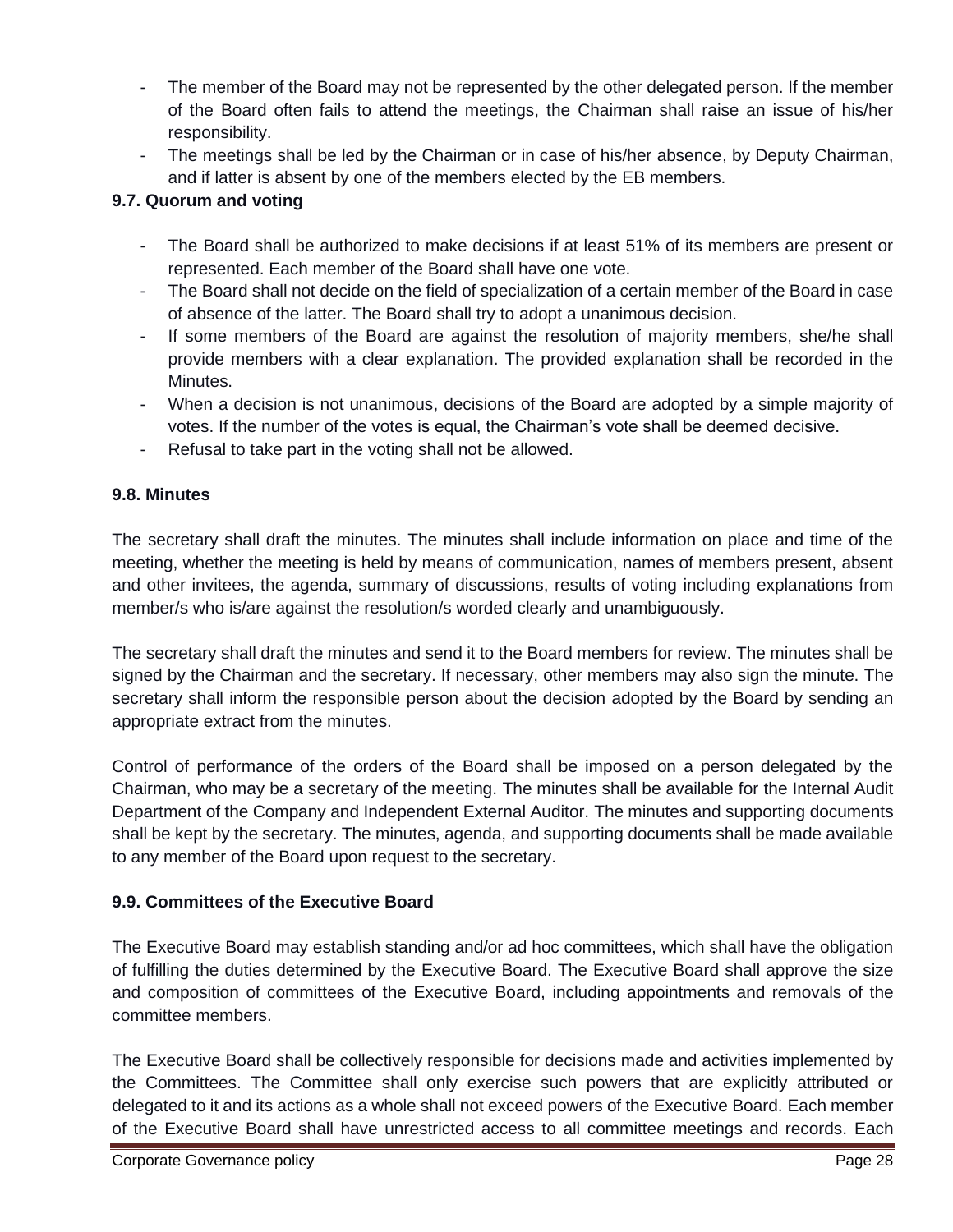committee shall provide information to the Executive Board explicitly and on time about the form of using the delegated authority and of any major development in the area of its responsibilities.

The Executive Board shall periodically receive a report from each committee of its deliberations and findings.

The Executive Board shall establish statutes for each committee, indicating the role and the responsibility of the committees, its composition, and the manner in which it performs its duties.

# <span id="page-28-0"></span>**9.10. Succession Planning**

The Supervisory Board adopts a succession plan that outlines how it will effectively deal with either the temporary or permanent loss of the CEO and other directors. To assist in this process, the CEO is to provide the Supervisory Board with a list of individuals best suited to replace the Company's key positions, including the position of the CEO. The succession plan goes beyond simply naming a deputy and entails coaching, mentoring, and exposure to the executive directors.

# <span id="page-28-1"></span>**10. THE INTERNAL AUDIT DEPARTMENT**

The Company views internal audit as an independent appraisal activity established within an organization to examine and evaluate the adequacy and effectiveness of internal controls. The Internal Audit provides an objective appraisal service function to all levels of the Company management and the Audit Committee by providing independent, objective assurance on the effectiveness of internal controls in mitigating risks of significant processes, by consulting management on best practices to improve the effectiveness and efficiency of the Company's operations, to protect the assets and integrity of the Company and determine the compliance of the Company's financial, economic, administrative and other activities with current legislative acts.

Internal Audit Department assists management with the evaluation of internal controls used to detect or mitigate fraud, evaluates the Company's assessment of fraud risk and is involved in fraud investigations.

The Internal Audit Department has the right to determine the forms and methods of conducting the audit engagements, obtain any kind of information/documentation necessary for conducting the audits, obtain necessary assistance of personnel in all departments, structural units and functions of the Company where the Internal Audit Department performs audits, keep the necessary evidence for further investigation purposes in case of suspicions for the fraud, maintain relations with the regulators, the Audit Committee, the Supervisory Board, the Executive Board, other departments of the Company and external auditors, meet with any employee of any department and members of the Executive Board in order to discuss relevant issues.

Internal audit should regularly evaluate reporting processes and satisfy itself that the reports prepared by the Company's management are timely, accurate, reliable, and appropriate both for the Company's management and shareholders.

The Internal Audit Department reviews the internal control system, carries out independent checks of internal controls in the Company, or in a particular process or system in order to establish whether suitable controls exist and are applied properly and effectively. The Internal Audit Department conducts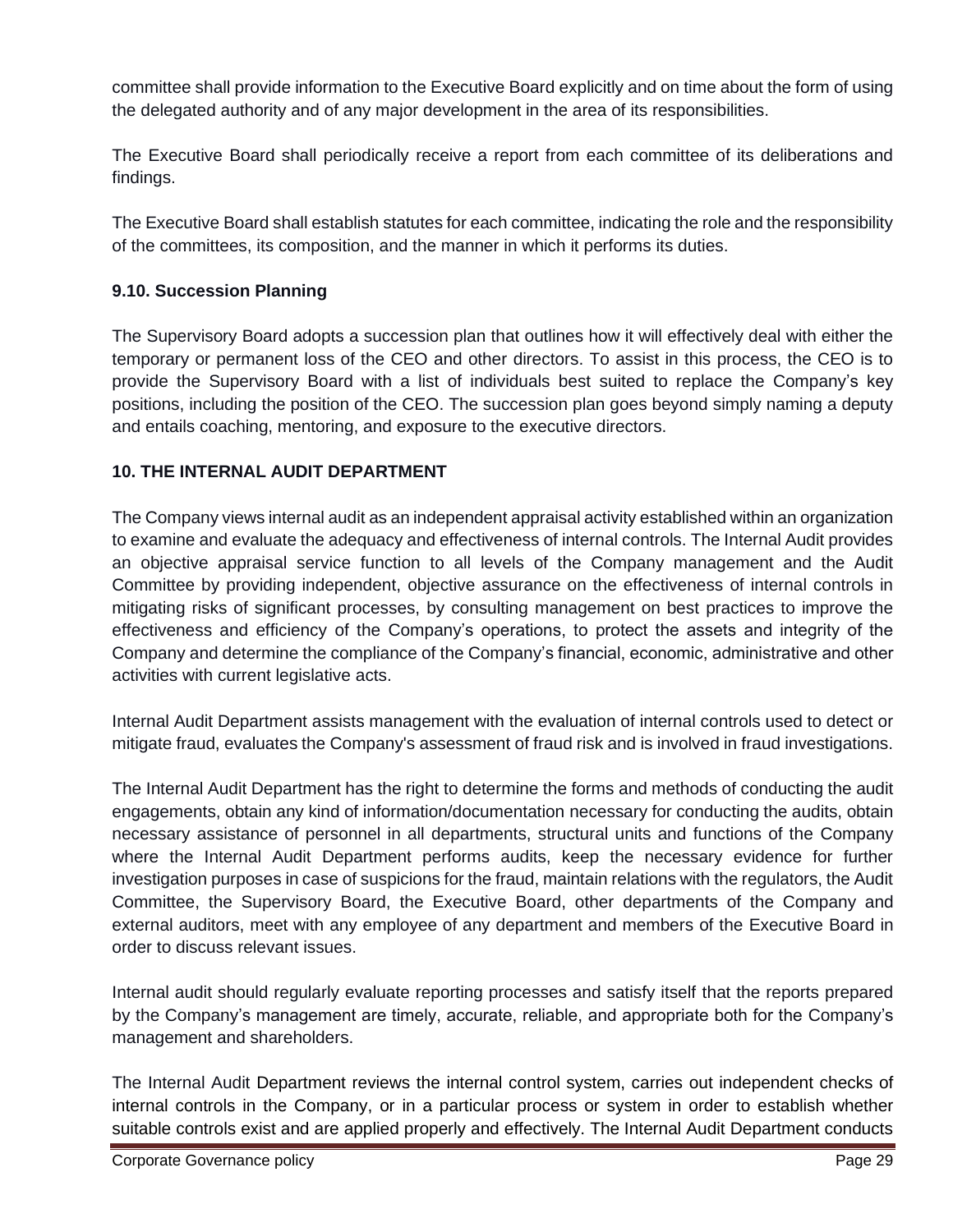Value For Money (VFM) audits of operation or activity to establish whether it is economical, efficient and effective, reviewing compliance by the Company with particular laws or regulations, an investigation into the effectiveness of compliance controls. Internal Audit Department might be asked to investigate aspects of risk management and in particular the adequacy of the mechanisms for identifying, assessing, and controlling significant risks to the Company, from both internal and external sources. Internal Audit Department might conduct special-purpose audits to provide their opinion on concrete and particular areas of interest, might be asked to investigate the timeliness of reporting and the accuracy of the information in various reports. Internal auditors should address all requests and requirements of the regulators pertaining to them.

The internal audit function reports to the Audit Committee. The Audit Committee advises Supervisory Board on appointment, dismissal, evaluation, and compensation of the Head of Internal Audit Department, ensures that the Head of Internal Audit Department has direct access to the Chairman of the Supervisory Board and the Audit Committee, and is accountable to the Audit Committee and the Supervisory Board.

The Audit Committee reviews and approves the annual Internal Audit plan, receives audit engagement reports, reviews and monitors the responses of management to the audit recommendations, meets with the head of Internal Audit Department at least once a year without the presence of executive management, monitors and assesses the effectiveness of the internal audit function.

The Internal Audit Department shall have unlimited and full access to any information, data, and records of the Company.

The Executive Board or other executive structures of the Company shall abstain from recommending the remuneration of the Internal Audit Department's employees.

The employees of the Internal Audit Department cannot participate in any governing body committees.

# <span id="page-29-0"></span>**11. THE CORPORATE SECRETARY**

The Corporate Secretary contributes to the correct and effective working of the Company's governing bodies. The Corporate Secretary reports to the Supervisory Board and Executive Board and provides informational and administrative support to the Company's governing bodies (excluding the Audit Committee). The Corporate Secretary has a range of different responsibilities, including the administration matters such as recording accurate and sufficient documentation to meet legal requirements (record management) and providing support for board meetings, however, his/her primary responsibilities are specifically related to corporate governance matters. The Corporate Secretary, along with the Chairman of the Supervisory Board, shall regularly review the Supervisory Board and the Company's governance processes with a view to ensuring they are fit for purpose and recommend or develop initiatives to strengthen and promote high standards of governance within the Company. The Corporate Secretary is responsible for advising the Supervisory Board through the Chairman on all governance matters.

As good corporate governance relies on communication and the exchange of information, the Corporate Secretary shall help ensure that this happens. By attending board meetings and committee meetings, she/he shall ensure that relevant information is passed from the Supervisory Board to committee or from one committee to the Supervisory Board or another committee. By acting as a point of communication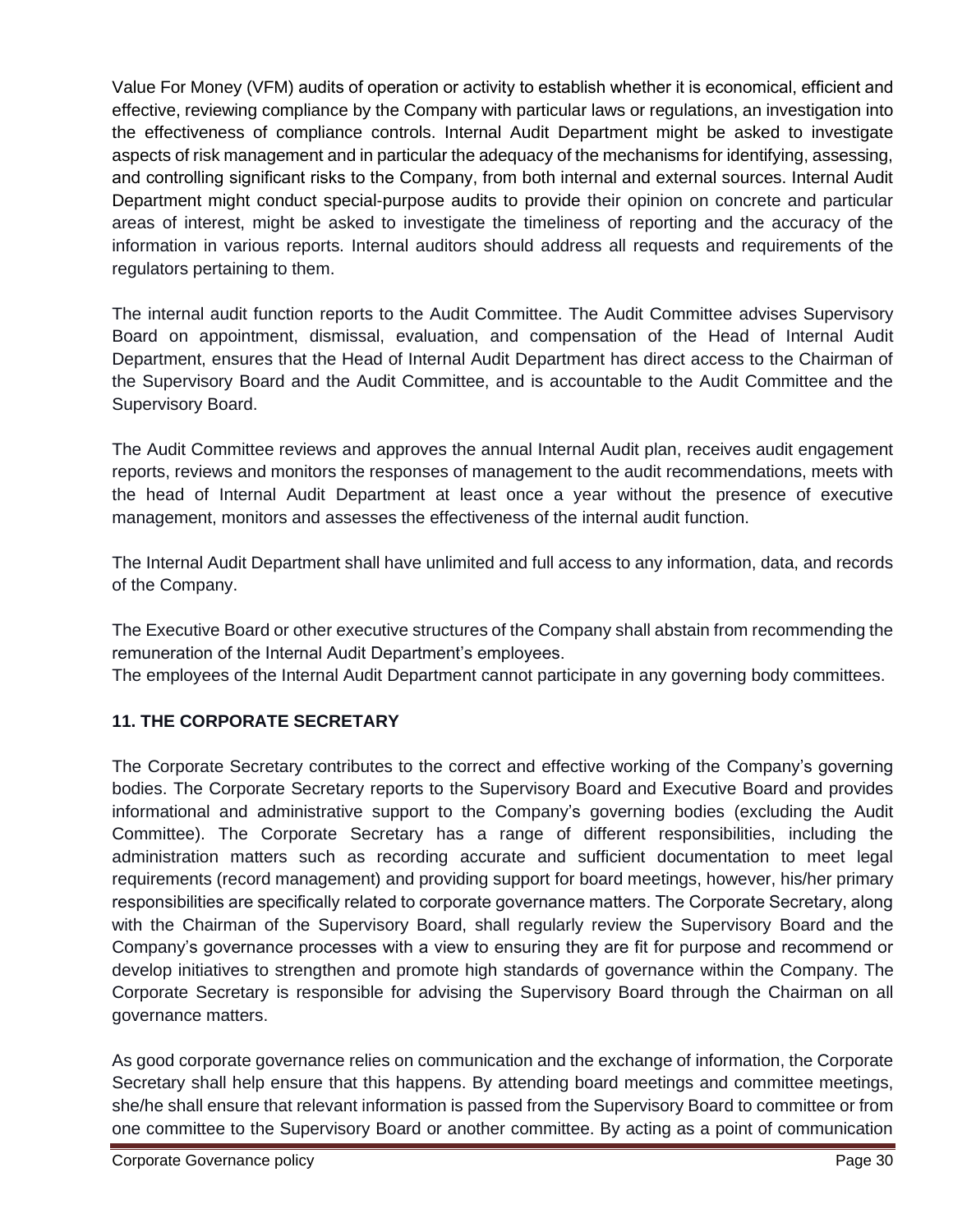and contact for NEDs, the Corporate Secretary shall also be able to contribute to the flows of information between NEDs and executive directors in the Company. The Company has thus developed a procedure for periodic reports (information briefs) from the CEO and the Executive Board to the Supervisory Board. The Supervisory Board shall further have unrestricted access to the Company's management and its employees. The Corporate Secretary plays a key, overall role in facilitating this process.

The Corporate Secretary is responsible for ensuring that accurate and sufficient documentation exists to meet legal requirements and to enable authorized persons to determine when, how, and by whom the Supervisory Board's business was conducted. In order to fulfill these responsibilities, the Corporate Secretary records minutes of meetings, ensures their accuracy, and availability (records should include information on the final decision as well as attitudes/arguments of members opposed with decisions), proposes policies and practices, submits various reports to the Supervisory Board, maintains membership records, fulfills any other requirements of a Supervisory Board members, and performs other duties as the need arises.

The Corporate Secretary provides dedicated support for the Supervisory Board and is a point of reference and support for all directors. The Corporate Secretary shall consult regularly with directors to ensure that they receive any necessary information and shall work with the Chairman of the Supervisory Board, Chief Executive Officer, and management to ensure the presentation of high-quality supporting information to the Supervisory Board and its committees.

The Supervisory Board may obtain information from external sources, such as consultants and other advisers, if there is a need for outside expertise, via the Corporate Secretary or directly. The Supervisory Board adopted the Corporate Secretary Statute, providing for a detailed description of her/his rights and responsibilities, the list of his or her functions, the required background, and qualifications.

The Chairman of the Supervisory Board and the Chairman of the Executive Board or First Deputy CEO are responsible for the performance appraisal of the Corporate Secretary.

# <span id="page-30-0"></span>**11.1. Independence of the Corporate Secretary: appointment and removal**

The Corporate Secretary should not be a member of any governing body of the Company, have a decision-making role within any SB committees and EB, or be otherwise associated with it in a manner that may impede him/her from performing his/her duties in an unbiased way. The Corporate Secretary could be the member of the EB committees unless s/he is the corporate secretary of it.

The authority to appoint and dismiss the Corporate Secretary of the Supervisory Board is vested with the Supervisory Board and Executive Board jointly.

In matters relating to his/her duties, the Corporate Secretary should, through the Chairman, be accountable to the Supervisory Board as a whole; As the Corporate Secretary has additional executive responsibilities to their core role, he/she reports to the CEO or other C-level on such matters.

# <span id="page-30-1"></span>**12. SHAREHOLDER RIGHTS**

The Company treats every shareholder fairly and equally. The Company ensures that the basic rights of the shareholders are observed: all shareholders have the right to participate at the General Meeting of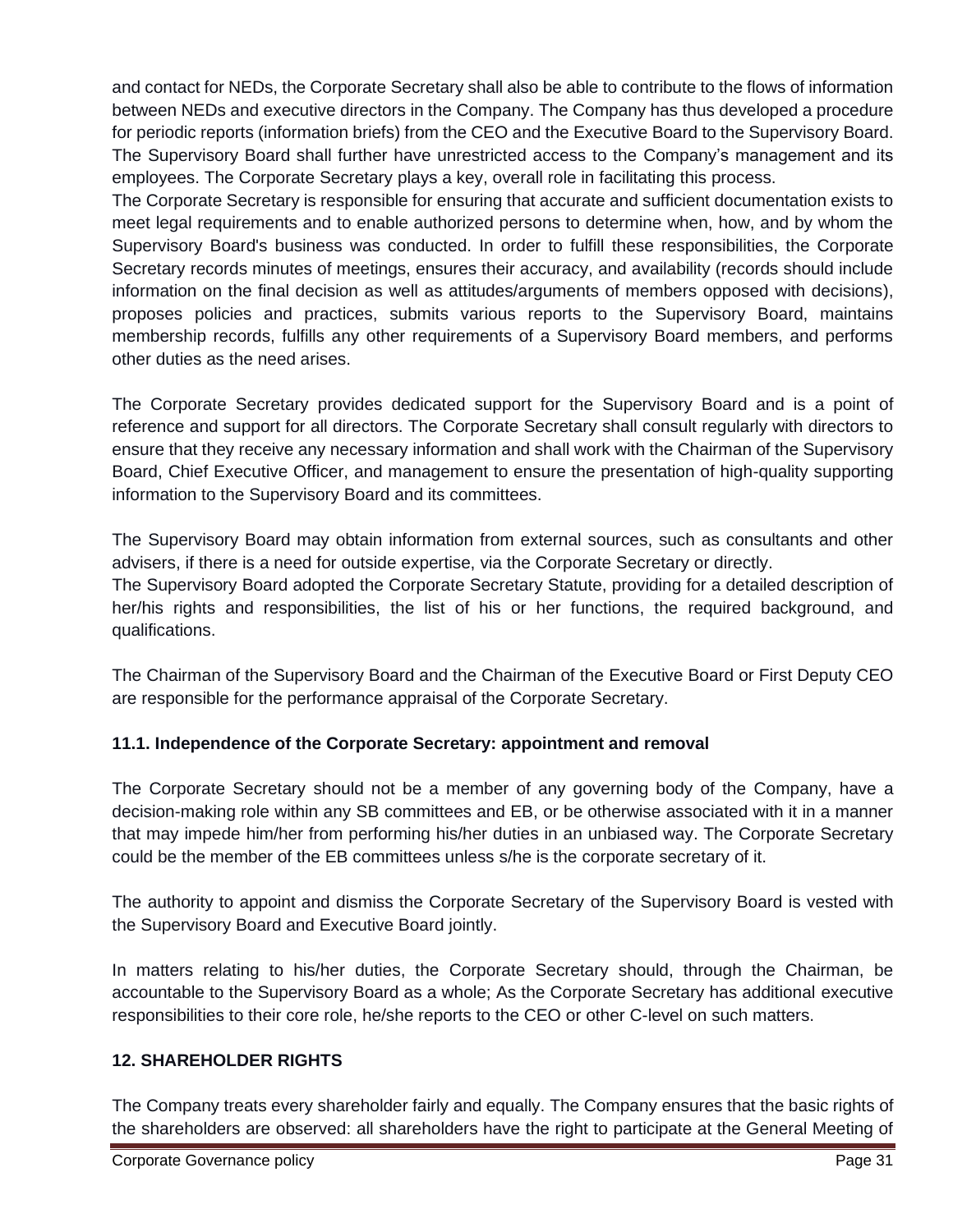Shareholders, receive dividends, equal voting rights on a pro-rata basis, a right to elect and be elected, a right to obtain information, a right to request redemption of shares, preemptive right in the purchase of newly issued shares, a right to request examination of the Company's activity, a right to receive residual value at liquidation.

Information about the activities and the management of the Company will be given to the shareholders, in compliance with the Charter of the Company. The Company will inform the shareholders on the economic activities and on the development of the Company and its associated companies in a consolidated way.

# <span id="page-31-0"></span>**13. SHAREHOLDER STRUCTURE**

"PASHA Life Insurance" OSJC is the subsidiary company, and its 100% shares are solely owned by LLC PASHA Holding.

# <span id="page-31-1"></span>**14. GENERAL MEETING OF SHAREHOLDERS**

Preparation**.** The date and the venue of the General Shareholders Meeting and other rights related to the securities should be followed in accordance with the applicable law and the Charter. Protection of the rights of separate shareholders and procedures related to the General Shareholders Meeting should be ensured as stipulated by the law, the Charter, and internal regulatory documents. Every shareholder holding voting shares is entitled to participate and vote during the GMS.

Holding the GMS**.** The Company takes all the steps necessary to support shareholder activism and facilitate the participation of all shareholders at GMS. The GMS is held at a time and place that are the most convenient for shareholders. Each shareholder has the right to take the floor on matters on the agenda and submit relevant proposals and questions before the general meeting.

Shareholders are able to obtain necessary information from members of the Supervisory Board and Executive Board, as well as call an extraordinary General Meeting of Shareholders.

Shareholders are able to cast votes directly or by proxy. Nothing impedes shareholders from voting from abroad or by means of the power of attorney issued to another person.

Results**.** The voting results and other relevant materials are distributed to the shareholders and to the ultimate shareholders, either at the end of the GMS or very soon after the general meeting is held.

# <span id="page-31-2"></span>**15. DIVIDEND POLICY**

The Company has formally developed and follows a dividend policy. The Company's dividend policy:

- Establishes a transparent, understandable, and predictable mechanism for determining the payment procedure and the amount of the dividends;
- Ensures that the dividend payment procedure is easy and efficient; and
- Provides for the complete and timely payment of declared dividends.

According to the dividend policy of the Company on the distribution of profit, dividends can be paid to the extent of the development perspectives, financial performance of the Company, the investments that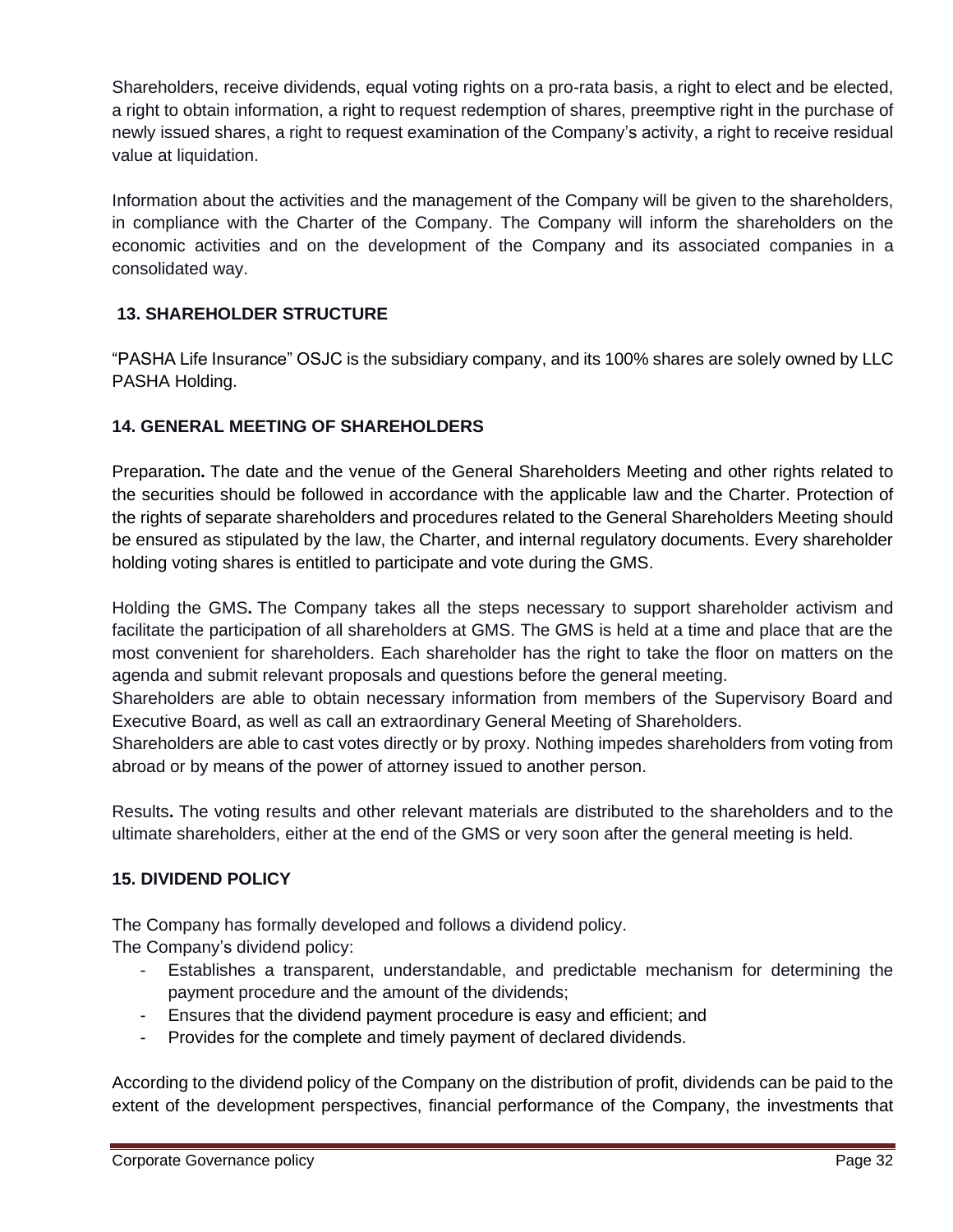would be made, the specific circumstances of the sector, the economic conjuncture, and the legislation on insurance allows it.

# <span id="page-32-0"></span>**16. EXTERNAL AUDIT**

The external audit is appointed by Supervisory Board. The external audit of the Company is a publicly recognized independent auditing firm, where independent means free from any conflicts of interest, independence from the Company, the Company's management, and major shareholders.

The external audit shall be and remain independent. The Company shall use the service of the external audit to the extent that this does not prejudice the independence of the external auditor. This requirement is based on the following principles: (a) The external audit shall be independent of the auditable client; and (b) The external audit shall be someone who is able, in the light of all relevant facts and circumstances, to form an objective and impartial opinion on all matters that fall within the scope of its assignment.

In order to prevent the external audit and the Company from becoming too close, the number of years a person may be part of the audit team of the external audit shall be capped.

If the decision is taken about using the service of another external audit, the tender approved by the Audit Committee shall be held.

With regard to Shareholders, the Audit Committee is the principal contacts with the external audit. The contact between the Supervisory Board and the external audit is carried out mainly through the Chairperson of the Audit Committee. The Audit Committee is the primary contact for the external audit if any irregularities are revealed in financial reports. Finance department of the Company also plays significant role in the contact with External Audit.

The Audit Committee and the Supervisory Board shall pay attention so that the recommendations made by the external audit are carefully considered by the Executive Board and the Supervisory Board and, to the extent accepted, they are actually implemented by the Executive Board. The external audit shall receive quarterly (if any) and/or semi-annual financial reports, and other interim financial reports, and shall be given the opportunity to respond to all information.

At least once in three years the Supervisory Board and the Audit Committee shall undertake a complete analysis of the activity of the external audit. The main report of this evaluation shall be submitted to the Supervisory Board so that the latter is able to evaluate the issue of appointing the candidature of the external audit.

#### <span id="page-32-1"></span>**17. INFORMATION DISCLOSURE AND TRANSPARENCY**

The Company believes that public disclosure of information contributes to market discipline and sound corporate governance, therefore the Company commits itself to disclose complete, accurate, and material information about their activities to stakeholders in a timely manner.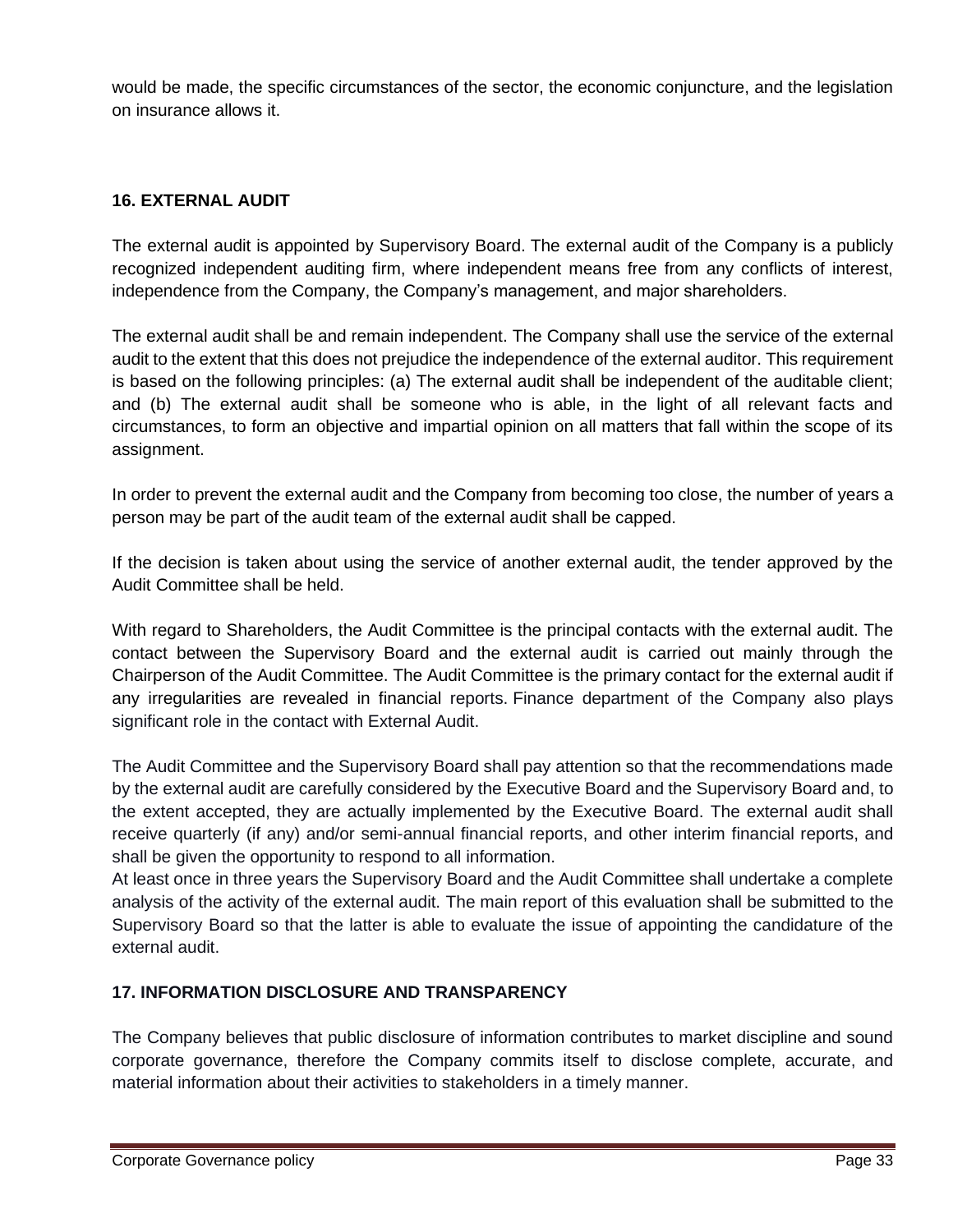#### <span id="page-33-0"></span>**18. WEBSITE**

The Company provides information disclosure for stakeholders on their activities as well as corporate governance issues, including by publishing relevant information on their website.

Information that would be disclosed to the public will be submitted to the public on Company's website, promptly, correctly, clearly, and interpretably.

The information that is briefly stated below and which would be included in the website will be prepared in accordance with the provisions of the pertinent legislation and will be kept updated.

- Shareholding Structure;
- Information about the members of the Supervisory Board, Executive Board and Supervisory Board Committees and the organizational structure;
- Financial reports;
- Independent Auditors' Report*;*
- Announcements that have to be made according to the legislation;
- Corporate Governance Policy;
- Remuneration Policy;
- Code of Ethics;
- Dividend Policy;
- Development Policy.

The Executive Board could decide to publish abovementioned documents partially or to not disclose some parts of those documents.

#### <span id="page-33-1"></span>**19. INTERNAL NOTIFICATION SYSTEM AND COMMUNICATION LINE**

The communication line is a line that enables the Company's stakeholders to contact when they encounter a risk that might be associated with risk management or compliance.

Notification must be communicated in accordance with Code of Ethics and Code of Conduct about all matters regarding the below mentioned and the violation of the ethical principles:

- Fraud;
- Corruption;
- Forgery;
- Unethical behavior;
- Incidents that give rise to a conflict of interests;
- In compliance with the legislation.

Stakeholders can freely communicate their concerns about any unlawful and unethical practices in the Company, through the communication channel designated for this.

As long as it is related to the principles mentioned above, the personnel cannot be punished, fired or accused of discrimination. This is guaranteed by the Executive Board.

Compliance with the ethical principles is regulated by the Code of Ethics of the Company.

#### <span id="page-33-2"></span>**20. CONFLICT OF INTEREST**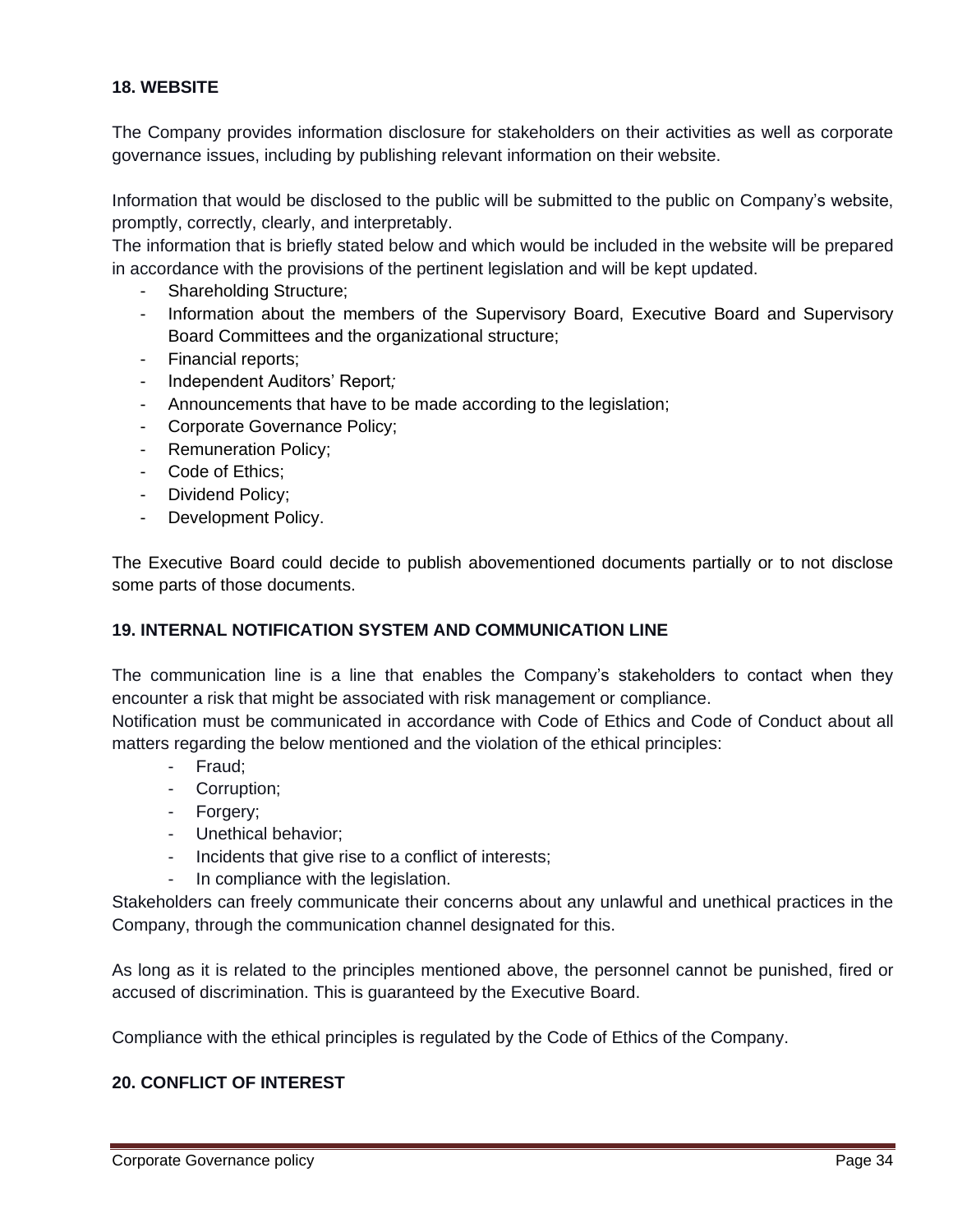A conflict of interest is a situation in which a person or a company occupies a position by means of which it is possible to gain personal or corporate benefit beyond normal contractual resulting from engagement with the Company. Transactions with related parties should be considered as conflicts of interest.

No member of the Company's governing bodies shall put himself/herself in a position where his/her interests conflict or may be perceived to conflict with those of the Company.

The Supervisory Board members involved in any actual or potential conflict of interest or related party transaction should inform about it the Chairman of the Supervisory Board and refrain from voting on resolutions to approve them or from influencing the decision of other members.

Similarly, members of the Executive Board involved in any actual or potential conflict of interest or related party transaction should inform about it the Chairman of the Executive Board and refrain from voting on resolutions to approve them or from influencing the decision of other members.

The member of the governing body shall not take part in any discussion or decision-making (unless it is necessary for providing the essential information for decision-making) that involves the subject or the transaction in relation to which a conflict of interest with the Company exists.

All transactions with conflicts of interest shall be agreed on terms that are customary for the commercial transactions of the company in this area. The decisions to enter into such transactions with conflicts of interest with the members of the governing body shall be adopted in compliance with the applicable legislation.

If members of the boards have doubts about whether a conflict or potential conflict may arise, they should consult the Chairman of the respective governing body or the Corporate Secretary, before doing anything that might compromise the Company.

Compliance with the conflict of interests procedures are regulated by the Conflict of Interests Policy of the Company.

# <span id="page-34-0"></span>**21. CONFIDENTIALITY**

Members of the Company's governing bodies shall preserve the secrecy of confidential information, they are required to keep confidential the information, data, reports, and background information they come to know in the course of performance of their duties, and such information shall not be communicated to the third parties or be subject to disclosure. The member of the governing body shall not use confidential information for receiving personal benefit.

At the end of each member's term of office, s/he shall return all confidential documents in his/her possession to the Company or guarantee their disposal in a manner that ensures protection of confidentiality.

The Company shall take necessary measures to ensure that the appropriate agreements for the protection of confidential and inside information are signed with any third parties who participate in the Board meetings.